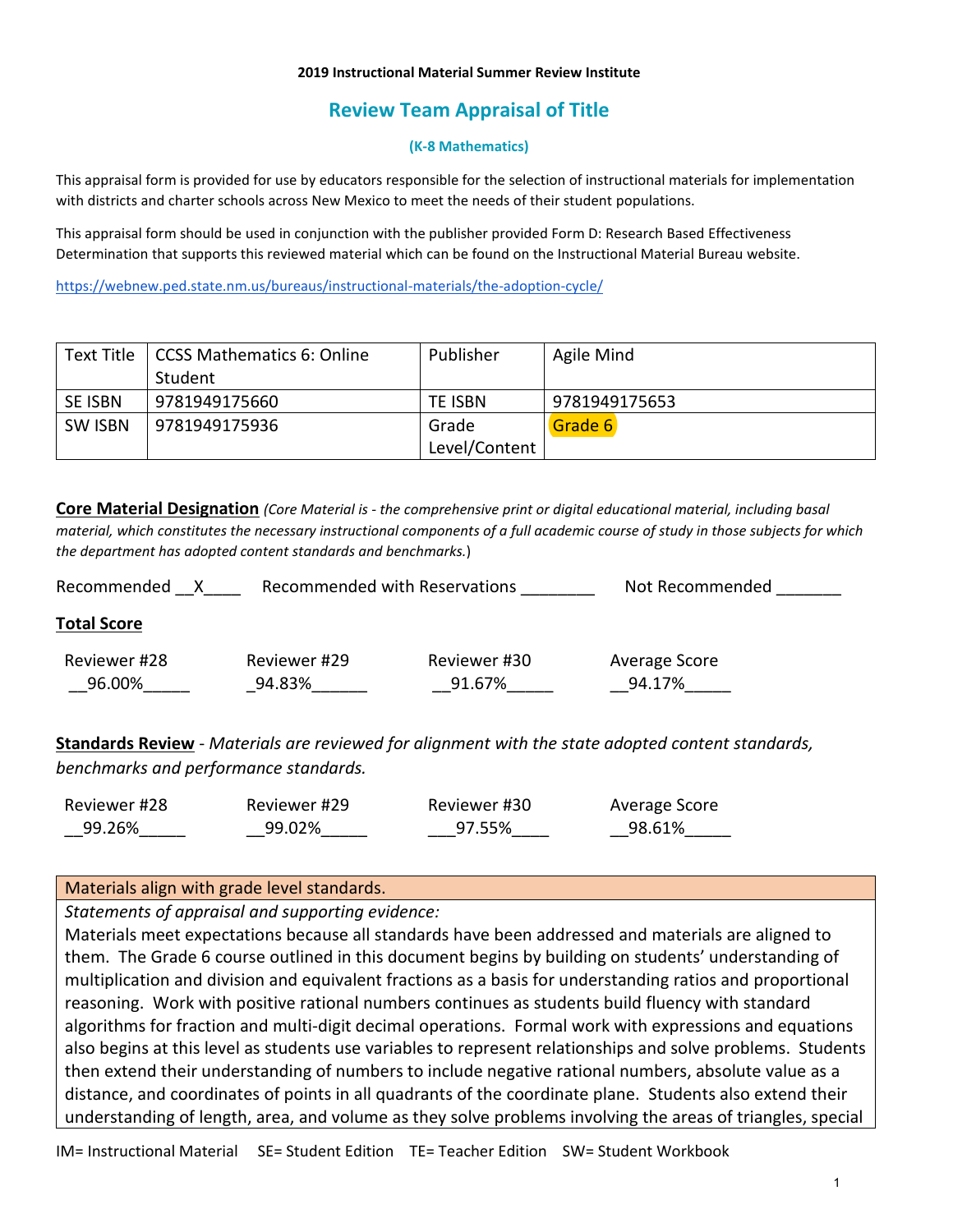quadrilaterals, and polygons, and volume of rectangular prisms. Finally, formal work with statistics begins at this grade level in the final two units as students represent data in various ways and build their understanding of statistical variation.

Materials align to standards of mathematical practice.

*Statements of appraisal and supporting evidence:*

Materials meet expectations of alignment to the standards for mathematical practice. There is a focus throughout the course on mathematical processes and practices and all 8 practices are represented in materials throughout. The publisher stated a belief that in grade 6, students should pay particular attention to precision of language as they begin to formalize ideas from elementary grades. As students begin to work with variables and develop fluency with algorithms and geometry formulas, they have the opportunity to make use of the structure of mathematics and describe regularity in repeated reasoning. This is evidenced in Topic 11: Length and Area using the MARS Task: Flag and in Topic 8: Variables and expressions using constructed response #1 in which students create tables and graphs to represent variable relationships.

## Materials show aspects of rigor.

*Statements of appraisal and supporting evidence:*

Materials show balance in the 3 aspects of rigor: conceptual understanding, procedural skill and fluency, and the application of mathematics. Conceptual understanding is routinely developed in the overview, explore and practice materials using high quality problems, question/discussion and visual and concrete representations as evidenced in Topic 7: Extending the number system (Explore, block 5, pp.7-10) where students are shown a number line within their previous knowledge base and then a series of animations show it extending vertically and then bringing out attributes of the coordinate plane and ending with plotting and identifying points. Procedural skill and fluency is routinely practiced and developed in the guided practice, more practice, and student activity sheets by addressing foundational skills in a variety of ways and opportunities, practice with problems containing a strong conceptual foundation, and explaining solutions for strategy and procedure as evidenced in Topic 1: Operations with whole numbers (SAS block 4 pp.3-7) where students are given a variety of problems that work with simplifying expressions and using order of operations working with whole number exponents. Applications of mathematics is reinforced in more practice, SAS, assessments and tasks by giving a variety of single and multi-step contextual problems that attend thoroughly to the content standards as evidenced in Topic 3: Understanding and representing rates (SAS, block 3, pp. 1-3) where students are working with percentages in a variety of ways.

**Math Content Review** - *Materials are reviewed for relevant criteria pertaining to the support for teachers and students in the specific reviewed content area.*

| Reviewer #28 | Reviewer #29 | Reviewer #30 | Average Score |
|--------------|--------------|--------------|---------------|
| 92.86%       | 89.29%       | 82.14%       | 88.10%        |

Materials are consistent with grade level content, supporting the intent of the delivery and understanding of mathematics.

*Statements of appraisal and supporting evidence:*

Materials are consistent with grade level content as evidenced with their use of supporting precise and accurate mathematics and academic language (Topic 7: Extending the number line, block 3, page 6). They use concrete and/or abstract representations to support grade appropriate math (Topic 8: Variables and expressions, Explore, block 2, p.2). Structure is provided in supporting arguments and explanations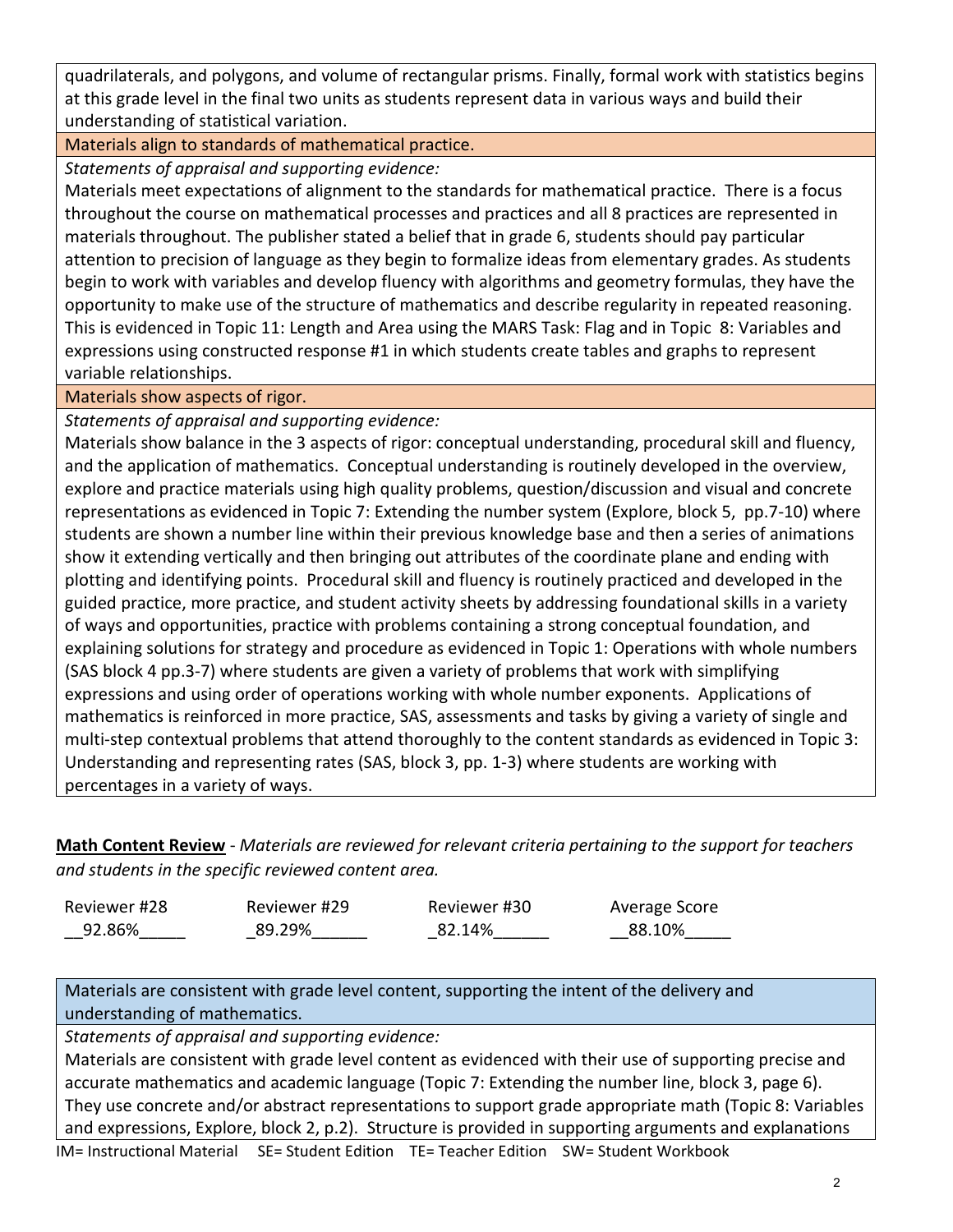(Topic 8: Variables and expressions, SAS, block 8, p. 2) and diagrams and mathematical models (Topic 12: Surface area and volume, Explore, block 1, p.3) to strengthen student learning.

Materials support student learning of mathematics. *Statements of appraisal and supporting evidence:*

Materials support learning in mathematics. Explanations of mathematical concepts include examples of more advanced concepts that students will encounter in the future (Advice for Instruction, Professional Learning Essays (video and print) and Developing concept across grade level). Materials are in print and digital form and contain supports that explain the math focus for each lesson and how it relates to the coherence of math learning progressions throughout grade levels. (Prepare Instruction Documents for each topic, Overview for each topic). The materials provide insight into student ways of thinking with respect to important math concepts (Topic 3: Understanding and representing rates, block 3), but not necessarily in a variety of responses. Strategies are provided to elicit mathematical discourse among students (Topic 10: Using equations and inequalities, block 7). It was not evident that the curriculum contained supports or strategies for parents and caregivers to support student progress and achievement.

**All Content Review** - *Materials are reviewed for relevant criteria pertaining to the support for teachers and students in the material regarding the progression of the standards, lesson structure, pacing, assessment, individual learners and cultural relevance.*

| Reviewer #28 | Reviewer #29 | Reviewer #30 | Average Score |
|--------------|--------------|--------------|---------------|
| 88.41%       | 85.37%       | 78.66%       | 84.15%        |

Materials are consistent with the progressions in the standards.

*Statements of appraisal and supporting evidence:*

The Scope and Sequence document provides coherence between grade levels. For example, 5th grade measurement and data build on in 6th grade with geometry as well as in 7th grade. Evidence is shown with grade-by-grade progressions in Topic 1 (Operation with whole numbers p.1 Blocks 5-7). Students will be given opportunities to use tables, graphs, verbal descriptions, and investigates with puzzles in Topic 8 Variables and Expressions, prepare instruction (blocks 2-5 p.151-152).

Students will use materials related to prior grade level: diagrams, tables, and coordinate graphs, which is supported in Topic 2 Introducing ratios, prepare instruction, p.23.

Materials are well designed and take into account effective lesson structure and pacing.

*Statements of appraisal and supporting evidence:*

The design of the material is structured to not be distracting in any way as seen in SAS, Topic 7, Extending the number system (Block 1 p.1-5). The visual design is engaging and uses various content to show conceptual understanding as in SAS, Topic 7, Extending the number system Block 1 p.1-5. It is not distracting but organized with tables, number lines, and pictures. The lesson structure and pacing is an intentional sequence in using real-life mathematical problems as in SAS Topic 4, Equivalent forms: fractions, decimals, percents Block 1. Students use fractions, decimals, and percents in a series of questions that all relate to one another.

Materials support teacher planning, learning, and understanding of the standards.

*Statements of appraisal and supporting evidence:*

The materials offer teachers strategies to use in the assignments and activities through the use of animation, technology, and real-world and mathematical problems. Materials include learning objectives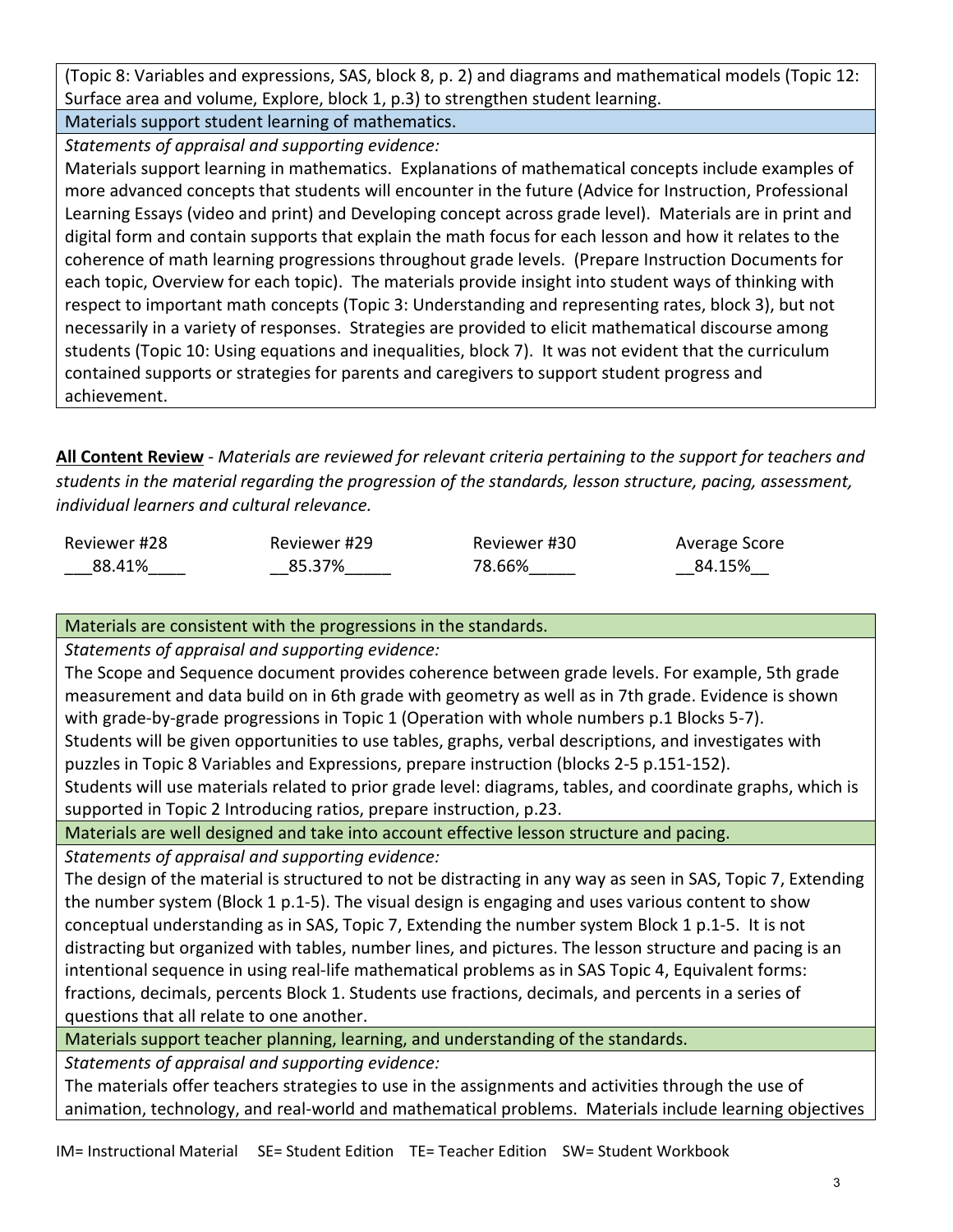that are visibly shaped by the content standards that are seen in the major of the course content and professional support. The materials provide a list of lessons that are engaging to students, support crossreference standards, and provides a meaningful connection among real-world problems. Materials include problems and/or activities that serve to connect two or more standards in cases where these connections are natural and important. Materials provide strategies for gathering information on students' prior knowledge and across grade levels. The Professional learning section contains explanations of research-based strategies in the lessons. Professional Learning provides opportunities to engage students with important mathematical ideas to deepen their understanding of mathematical concepts. The material offers online and printed supports for teachers through the use of curriculum and instructional resources, how-to videos, webinars and online advice for teachers.

Materials offer teachers resources and tools to collect ongoing data about student progress on the standards.

*Statements of appraisal and supporting evidence:*

The material asks questions in the beginning of the topics to help students connect their prior knowledge, e.g. "Here are the most common measurement conversion factors. Which of these are familiar to you? Which do you have questions about?"

Students practice fluency for solving equations, fill in the blank to summarize the process for finding a product, look for patterns as they solve other problems, show how they would solve a word problem using a model, and then how they would solve the same problem using numerical computation. In the Digital version materials, the alignment to standards addresses cross-referencing the standards.

Technology is supported to enhance student learning.

Materials give all students extensive opportunities and support to explore key concepts.

*Statements of appraisal and supporting evidence:*

The glossary offers clear and concise definitions, includes labeled models or diagrams and examples when appropriate, and is easily accessible in English and Spanish.

The Teacher Guide offers examples of how concepts connect, and suggests what a teacher can say or ask at a given point of the lesson to help students make connections. It explains how the panels (online) help the students meet the objectives, e.g. panels 8-9 encourage students to always check their algebraic rule for different values.

The Teacher Guide offers framing questions, e.g. "Have you ever wondered how far you have traveled on a trip?" as well as supporting questions to ask as students work throughout the lesson, e.g. "Why would a centimeter ruler help us answer this question?"

Materials support effective use of technology to enhance student learning. Digital materials are accessible and available in multiple platforms.

*Statements of appraisal and supporting evidence:*

All materials are easily accessed, the images load adequately, and the interactive tools and videos play at a normal speed and do not freeze up the computer system.

There are a variety of problems available for students to practice the skills they are learning, including problems where the students are asked to fill in tables or manipulate and interact with graphs.

Each topic offers an automatically scored and a constructed response assessment that can be used in order to assess progress at the end of each topic. Both sections have scoring rubrics at the end.

Materials can be easily customized for individual learners.

*Statements of appraisal and supporting evidence:*

The topic at a glance gives an overview, suggests materials both paper and electronic, and suggests appropriate specific problems to assign within each block. The digital tool offers a number of problems that the teacher can utilize according to the needs of the students.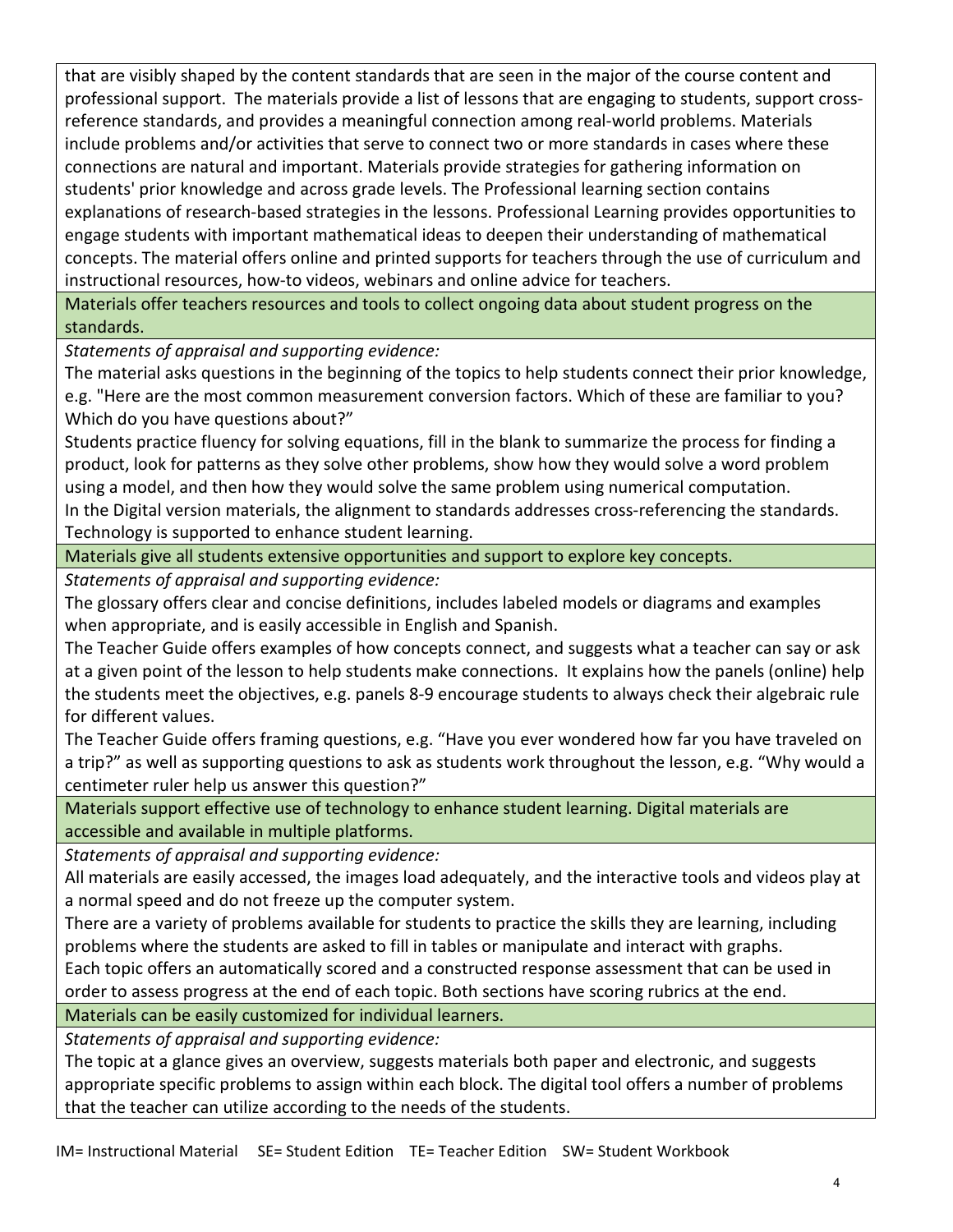The Digital resource allows the teacher to give partial credit and to score test questions that were not scored automatically. Teachers can score tests, quizzes, and assignments, as well as schedule tests and see test results.

Within each topic, students have access to a topic overview, various exploration activities that offer visual and interactive support, a topic summary, and additional practice online activity sheets, which all support the needs of ELL/special needs population, as well as offer the teacher many opportunities to modify lessons accordingly.

Materials take into account cultural perspectives.

*Statements of appraisal and supporting evidence:*

The materials reflect cultural diversity and multiculturalism mostly in the illustrations, pictures, and names used in the problems. There are limited examples of a sensitivity regarding religion, socioeconomic status, orientations, and views, and limited evidence of the integration and promotion of democratic values within the curriculum. E.g. Topic 2, Block 1, the materials offer an example of different cultures within the illustration, and the scenario involves considering the distance students live from Martin Luther King Jr. Middle School in San Francisco CA. The curriculum reflects an additive approach in that some of the names and illustrations are multicultural.

**Reviewer Professional Summation** - *These materials are reviewed by Level II and Level III educators from across New Mexico. The reviewers have brought their knowledge, experience and expertise into the review of these materials. They offer here their individual summary of the material as a whole.* 

*Reviewer #28 background and experience:* Reviewer 28 has been teaching for 19 years. She has taught both elementary and middle school. She has also been the math content leader at her school for the last 4 years.

*Professional summary of material:*

Overall, I see Agile Minds as a qualified curriculum. The curriculum is engaging for students, offers realworld and mathematical problems, supports cross-reference standards, and great resources for both printed and online support for teachers. I would highly recommend this curriculum to district and teachers.

The digital - online version is a great feature for teachers and students. It has components that are engaging to student's learning. All eight mathematical practices have met expectations and are aligned with the standards. The scope and sequence has a significant and smooth flow.

All three aspects of rigor are supported in this curriculum. Conceptual understanding is detailed in all the topics and supported through engaging activities that allow students to relate to real-life math problems that allow students to make connections to the standards. Procedural skill and fluency are addressed by providing activities and opportunities for students to solidify the conceptual understanding through the major of the standards and developing numerical fluency. Students are able to make connections to realworld problems.

The only concerns I have with Agile Minds are the parent support that is offered in the online digital piece and lack of the state connection - the component for culturally and linguistically instruction.

*Reviewer #29 background and experience:* Reviewer #29 has 11 years of teaching experience in the state of New Mexico and has taught middle school mathematics for 9 years. She has a Master's degree in Curriculum and Instruction with an emphasis in mathematics and leadership. She has worked as a Teacher Leader with NMSU for 8 years, and has been the math content leader at her school for 3 years. *Professional summary of material:*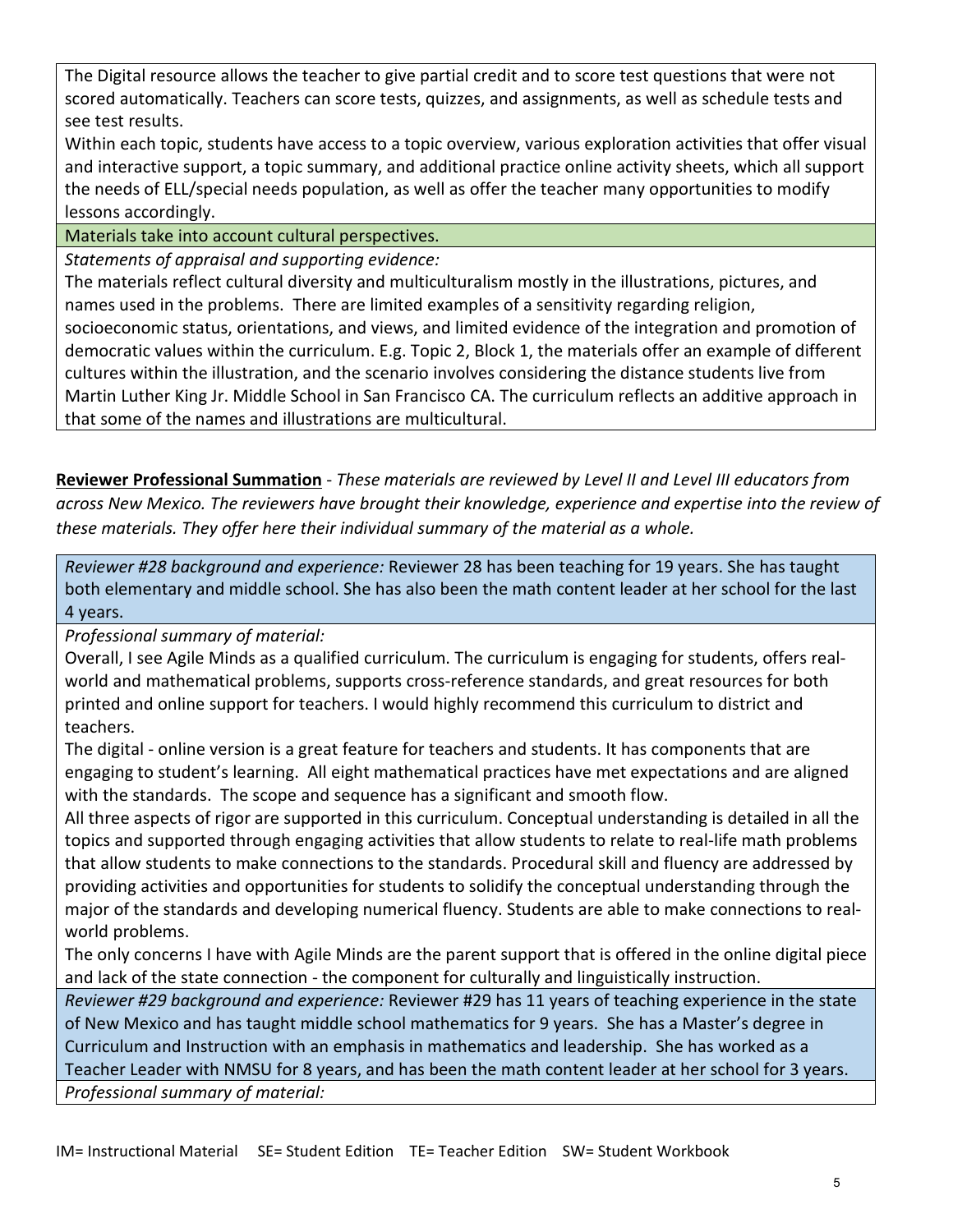Agile Mind 6th Grade meets the expectations for high quality teaching materials, I was impressed to see the extensive support offered to teachers in the Teacher Guide and Professional Support Online tool. The curriculum places a strong focus on the Standards for Mathematical Practices, as well as on the natural progression for conceptual development. The online panels offer interactive activities that both engage and support all learners, especially the ELL and Special Needs populations, using labeled diagrams and scaffolded learning. The pace seems adequate and manageable, and the suggested materials in each block ensure that the lesson objectives are met.

Overall, I was impressed with the quality of the lessons and their flow. Teachers can expect their students to be engaged with the content, as well as to engage in meaningful discussions. As a teacher, I would be excited to use Agile Mind in my classroom. The curriculum aligns with my vision to create meaningful math opportunities and engage students through the use of technology, problem-solving, and student to student discourse.

*Reviewer #30 background and experience:* Reviewer #30 has been teaching for 19 years. She is a nationally board certified teacher in the area of early adolescent mathematics and currently teaches at the middle school level. Previous experience has been in the general education department of a community college and at the elementary level but a majority of time has been in middle school.

*Professional summary of material:* 

I feel that the Agile Mind 6th Grade Material solidly Meets Expectations in all areas. I am impressed with the quality of the materials and the development of concepts throughout the year. Students will be engaged and challenged as they explore and practice new ideas and then apply them with rigorous tasks and activities that are often given in the context of real-world problems. Standards are covered thoroughly and in a reasonable sequence. I like the animations and interactive on-line tools and believe they will support student learning. The tools available for the teacher give detailed instruction and ideas for supporting students in many different ways. The provided activity sheets are good reinforcement and practice of skills.

I have some concerns regarding the lack of available parent supports, although there may be more available than I had access to. The curriculum lacked a specific connection to New Mexico and the culture that some students would be able to relate to but was reflective of the overall experiences and culture in the USA.

Overall, this is an excellent, rigorous curriculum filled with a variety of tools and resources and I highly recommend it.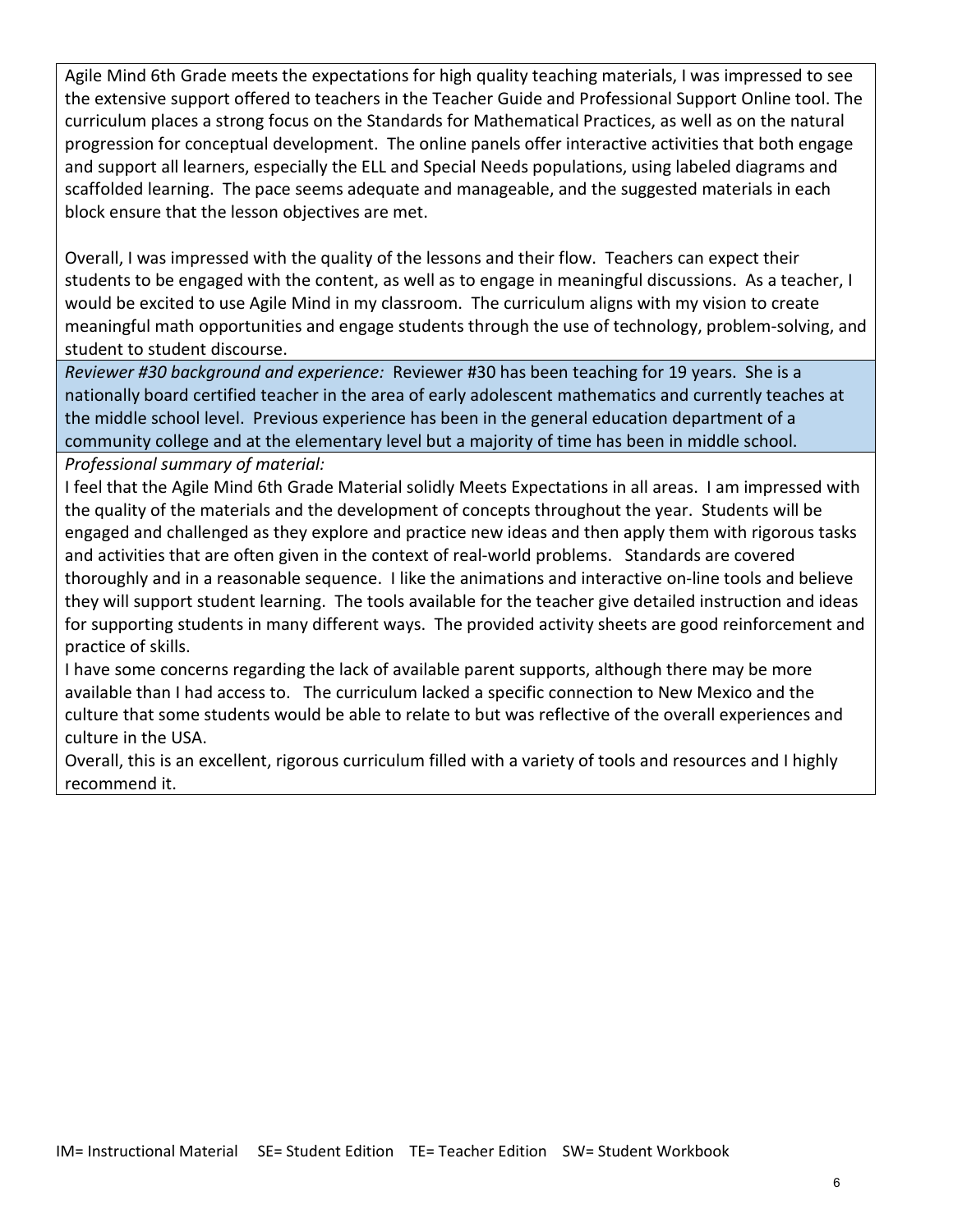#### **2019 Instructional Material Summer Review Institute**

# **Review Team Appraisal of Title**

### **(K-8 Mathematics)**

This appraisal form is provided for use by educators responsible for the selection of instructional materials for implementation with districts and charter schools across New Mexico to meet the needs of their student populations.

This appraisal form should be used in conjunction with the publisher provided Form D: Research Based Effectiveness Determination that supports this reviewed material which can be found on the Instructional Material Bureau website.

<https://webnew.ped.state.nm.us/bureaus/instructional-materials/the-adoption-cycle/>

| IM Title | CCSS Mathematics 7: Online | Publisher     | Agile Mind    |
|----------|----------------------------|---------------|---------------|
|          | Student                    |               |               |
| SE ISBN  | 9781949175684              | TE ISBN       | 9781949175677 |
| SW ISBN  | 9781949175950              | Grade         | Grade 7       |
|          |                            | Level/Content |               |

**Core Material Designation** *(Core Material is - the comprehensive print or digital educational material, including basal material, which constitutes the necessary instructional components of a full academic course of study in those subjects for which the department has adopted content standards and benchmarks.*)

| Recommended with Reservations<br>Recommended |              |              | Not Recommended |  |
|----------------------------------------------|--------------|--------------|-----------------|--|
| <b>Total Score</b>                           |              |              |                 |  |
| Reviewer #28                                 | Reviewer #29 | Reviewer #30 | Average Score   |  |
| 92.67%                                       | 93.50%       | 93.50%       | 93.22%          |  |
|                                              |              |              |                 |  |

**Standards Review** - *Materials are reviewed for alignment with the state adopted content standards, benchmarks and performance standards.*

| Reviewer #28 | Reviewer #29 | Reviewer #30 | Average Score |
|--------------|--------------|--------------|---------------|
| 94.95%       | 96.54%       | 96.79%       | 96.09%        |

## Materials align with grade level standards.

*Statements of appraisal and supporting evidence:*

Materials meet expectations because all standards have been addressed and materials are aligned to them. The Grade 7 course outlined in the scope and sequence document builds on Grade 6 work by extending students' understanding of ratio to a more formal understanding of rate and its application with percents. Students extend their understanding of operations with rational numbers to include negative rational numbers. Students continue the work them in writing expressions and equations, laying the groundwork for their later work in functions. The course then turns to more formal methods for writing and solving multi-step equations and inequalities. Students also build on Grade 6 work with proportional reasoning as they learn to scale 2-dimensional figures and to apply proportional reasoning to probability and statistical situations. Students extend their work with area to include circles and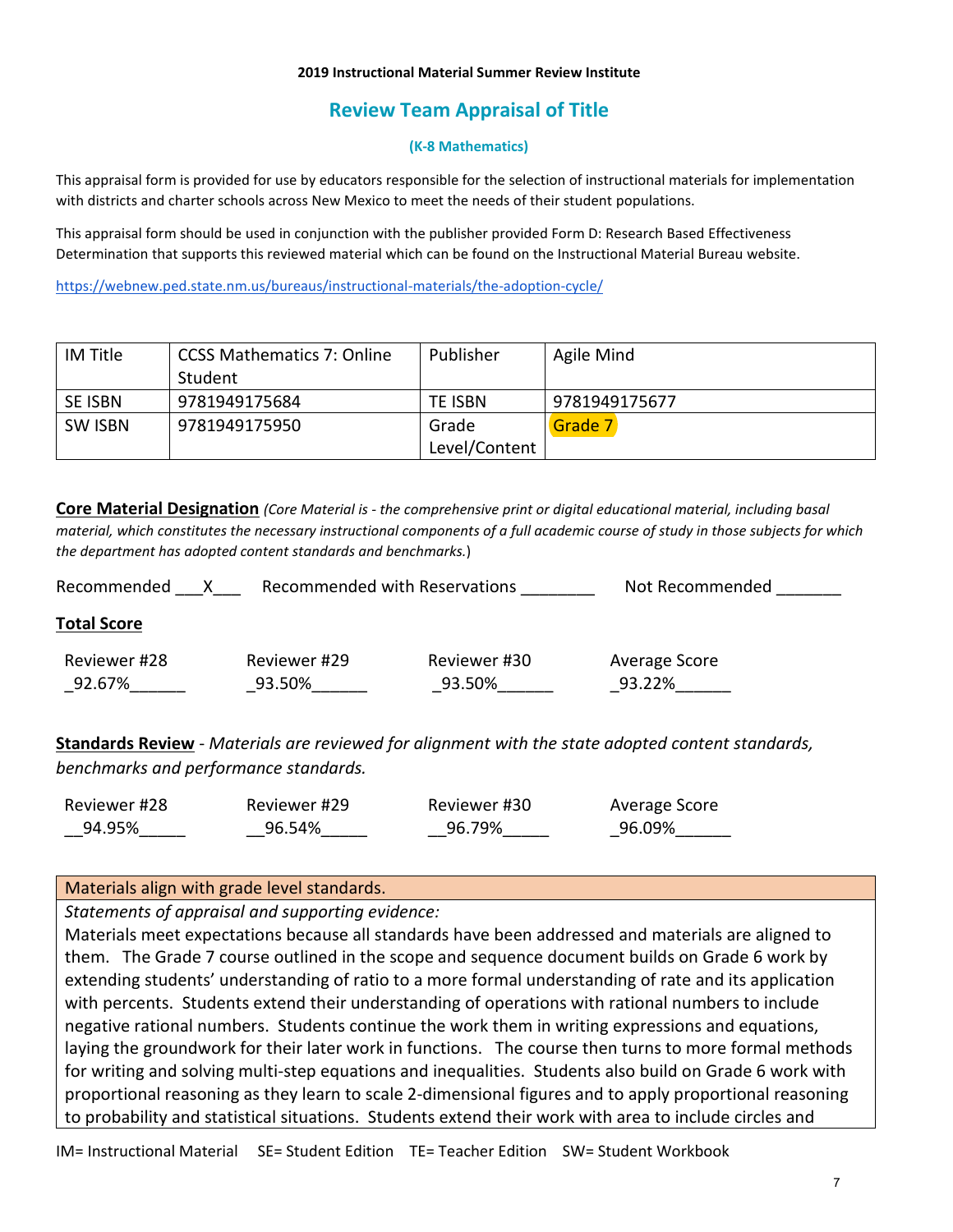extend their work with 3-dimensional shapes to include the surface area and volume of the shapes composed of polygons, including the right prisms and pyramids. They investigate the 2-dimensional figures that result from slicing 3-dimensional figures. The course also lays the groundwork for high school geometry as students investigate informal proofs of key geometric relationships among triangles.

Materials align to standards of mathematical practice.

*Statements of appraisal and supporting evidence:*

Materials meet expectations of alignment to the standards for mathematical practice. There is a focus throughout the course on mathematical processes and practices and all 8 practices are represented in materials throughout. This is evidenced in the document, *Practice Standards Connections,* in the professional supports materials. One example is the MARS Task: Tiling Squares. Students are presented with a task where they use two different colors to have students develop a pattern containing three iterations, and describe how the pattern builds with a partner. The task is designed to provide opportunities for students to build proficiency in the mathematical practices 1: Make sense of problems and persevere in solving them, 3: Construct viable arguments and critique the reasoning of others, 4: Model with mathematics, and 8: Look for and express regularity in repeated reasoning.

Materials show aspects of rigor.

*Statements of appraisal and supporting evidence:*

Materials show balance in the 3 aspects of rigor: conceptual understanding, procedural skill and fluency, and the application of mathematics. Conceptual understanding is routinely developed in the overview, explore, and practice materials using high quality problems, question/discussion, and visual and concrete representations as evidenced in Topic 8: Equations and inequalities (Explore: Linear expressions and equations, block 4, pp. 1-5) where students work through a series of animated slides for which they find and connect visual representations to create expressions in three different ways. Procedural skill and fluency is routinely practiced and developed in the guided practice, more practice, and student activity sheets by addressing foundational skills in a variety of ways and opportunities, practice with problems containing a strong conceptual foundation, and explaining solutions for strategy and procedure as evidenced in Topic 5: Adding and subtracting integers (SAS block 2 pp.1-7) where students are given a variety of problems that have them practice adding and subtracting integers using modeling strategies. Applications of mathematics is reinforced in more practice, SAS, assessments and tasks by giving a variety of single and multi-step contextual problems that attend thoroughly to the content standards as evidenced in Topic 9: Probability (MART Task: Counters, block 6) where students are asked to calculate theoretical probability and think about how an outcome will be reflected in the results.

**Math Content Review** - *Materials are reviewed for relevant criteria pertaining to the support for teachers and students in the specific reviewed content area.*

| Reviewer #28 | Reviewer #29 | Reviewer #30 | Average Score |
|--------------|--------------|--------------|---------------|
| 89.29%       | 89.29%       | 89.29%       | 89.29%        |

Materials are consistent with grade level content, supporting the intent of the delivery and understanding of mathematics.

*Statements of appraisal and supporting evidence:*

Materials are consistent with grade level content as evidenced with their use of supporting precise and accurate mathematics and academic language (Topic 7: Rational numbers, SAS, block 2, pages 1-2). They use concrete and/or abstract representations to support grade appropriate math (Topic 12: Angles and triangles, Explore, block 2). Structure is provided in supporting arguments and explanations (Topic 3: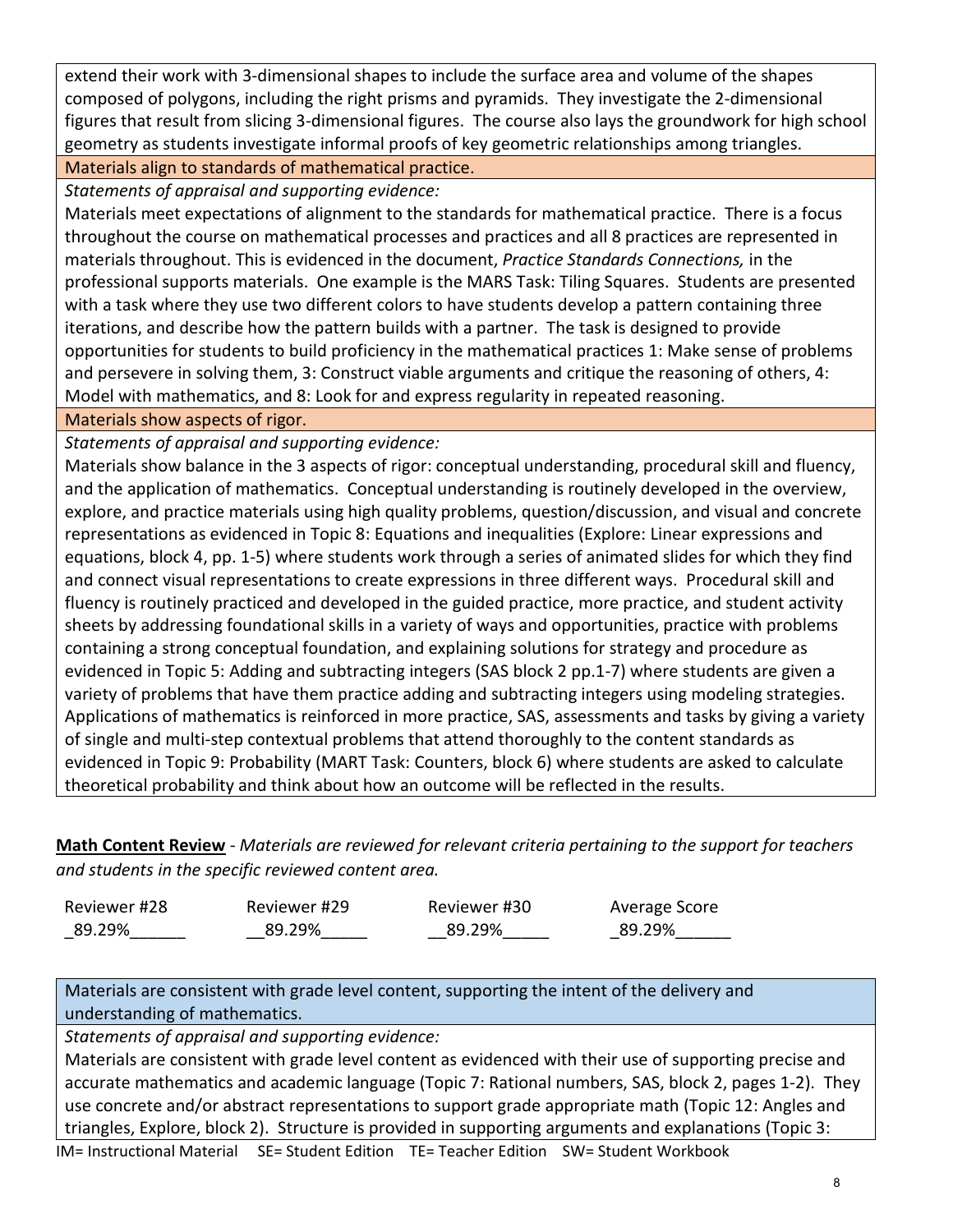Patterns in proportional relationships, MARS Task: Tiling Squares) and diagrams and mathematical models (Topic 14: Prisms, pyramids, and plane sections, SAS, block 2, p.2) to strengthen student learning. Materials support student learning of mathematics.

*Statements of appraisal and supporting evidence:*

Materials support student learning in mathematics. Explanations of mathematical concepts include examples of more advanced concepts that students will encounter in the future (Advice for Instruction, Professional Learning Essays (video and print) and Developing concept across grade level). Materials are in print and digital form and contain supports that explain the math focus for each lesson and how it relates to the coherence of math learning progressions throughout grade levels. (Prepare Instruction Documents for each topic, Overview for each topic). The materials provide insight into student ways of thinking with respect to important math concepts (Topic 10: Representing and interpreting data, explore, deliver instruction, block 1). Strategies are provided to elicit mathematical discourse among students (Topic 9: Probability, explore, deliver instruction, block 6). It was not evident that the curriculum contained supports or strategies for parents and caregivers to support student progress and achievement.

**All Content Review** - *Materials are reviewed for relevant criteria pertaining to the support for teachers and students in the material regarding the progression of the standards, lesson structure, pacing, assessment, individual learners and cultural relevance.*

| Reviewer #28 | Reviewer #29 | Reviewer #30 | Average Score |
|--------------|--------------|--------------|---------------|
| 87.80%       | 86.59%       | 85.98%       | 86.79%        |

Materials are consistent with the progressions in the standards.

*Statements of appraisal and supporting evidence:*

The professional support offers comprehensive scope and sequence. The scope and sequence document offers instructional material, lessons in a consistent flow, and covers the content of each grade. The material offers supporting content that enhances focus and coherence.

The materials are developed according to the grade-by-grade progressions in the standards and provides engaging activities for students to work with at grade-level content.

The scope and sequence relates back to the previous grade working with representing and interpreting data and making connections as seen in Topic 10, representing and interpreting data, prepare instruction, using the numerical measures of central tendency and variability.

Materials foster coherence through connections at a single grade, where appropriate and required by the standards.

*Statements of appraisal and supporting evidence:*

The materials develop coherence through connecting students through engaging animation activities. The design of the material using animation is structured so that it is not distracting in any way (Topic 8 equations and inequalities, overview). The visual design is engaging and uses various content to show conceptual understanding (Topic 5 adding and subtraction integers, overview).

Students use intentional sequence in using real-life mathematical problems that are cross-grade curriculum and students are able to make connection of two or more standards.

Each topic has learning objectives that are visible and related to the standards.

Materials are well designed and take into account effective lesson structure and pacing.

*Statements of appraisal and supporting evidence:*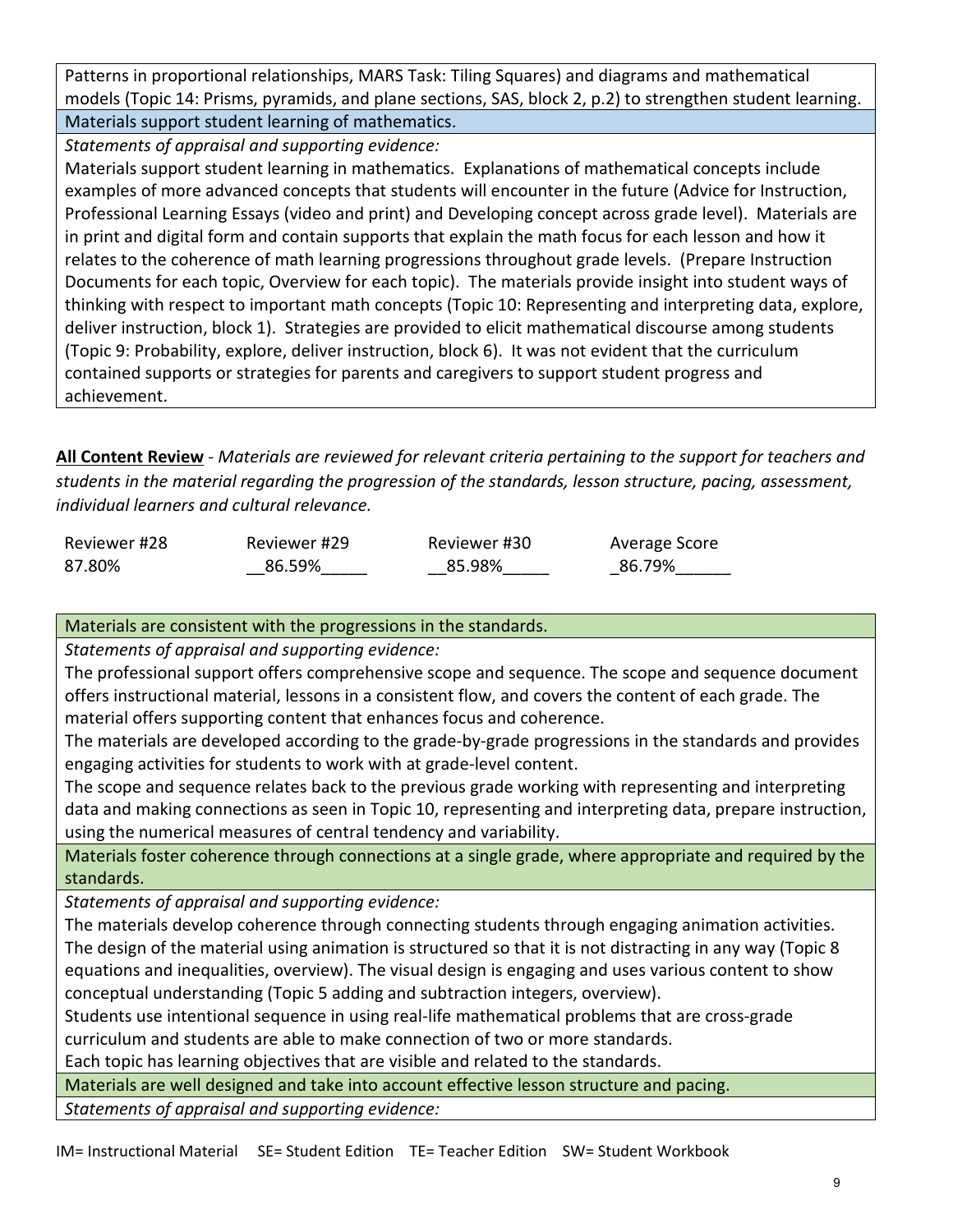The materials offer teachers strategies to use in the assignments and activities through the use of animation, technology and real-world and mathematical problems. Materials include learning objectives that are visibly shaped by the content standards that are seen in the majority of the course content and professional support.

The materials provide a list of lessons that are engaging to students, support cross-reference standards, and provide a meaningful connection among real-world problems.

Materials include problems and/or activities that serve to connect two or more standards in cases where these connections are natural and important. Materials provide strategies for gathering information on students' prior knowledge and across grade levels.

The Professional Learning section contains explanations of research-based strategies in the lessons. Professional Learning provides opportunities to engage students with important mathematical ideas to deepen their understanding of mathematical concepts.

The material offers online and printed supports for teachers through the use of curriculum and instructional resources, how-to videos, webinars and online advice for teachers.

Materials offer teachers resources and tools to collect ongoing data about student progress on the standards.

*Statements of appraisal and supporting evidence:*

The material asks questions in the beginning of the topics to help students connect their prior knowledge, e.g. "Here are the most common measurement conversion factors. Which of these are familiar to you? Which do you have questions about?"

Students practice fluency for solving equations, fill in the blank to summarize the process for finding a product, look for patterns as they solve other problems, show how they would solve a word problem using a model, and then how they would solve the same problem using numerical computation.

In the digital materials, the alignment to standards addresses cross-referencing the standards.

Technology is supported to enhance student learning. In the digital version, student reporting allows students and teachers to monitor their own progress. Each topic seems to have its own assessments that are both automatically scored and constructed response.

Materials give all students extensive opportunities and support to explore key concepts.

*Statements of appraisal and supporting evidence:*

The glossary offers clear and concise definitions, includes labeled models or diagrams and examples when appropriate, and is easily accessible in English and Spanish.

The Teacher Guide offers examples of how concepts connect, and suggests what a teacher can say or ask at a given point of the lesson to help students make connections. It explains how the panels (online) help the students meet the objectives, e.g. panels 8-9 encourage students to always check their algebraic rule for different values. The Teacher Guide offers framing questions, e.g. "Have you ever wondered how far you have traveled on a trip?" as well as supporting questions to ask as students work throughout the lesson, e.g. "Why would a centimeter ruler help us answer this question?"

Materials support effective use of technology to enhance student learning. Digital materials are accessible and available in multiple platforms.

*Statements of appraisal and supporting evidence:*

All material is accessible, the images load adequately, and the interactive tools and videos play at a normal speed and do not freeze up a system. The digital professional support tool offers a good overview of the program, as well as the skills being covered in each topic. Each topic offers an automatically scored and a constructed response assessment that can be used in order to assess progress at the end of each topic. Both sections have scoring rubrics at the end. There are a variety of problems available for the students to practice the skills they are learning or reviewing. The Digital resource allows the teacher to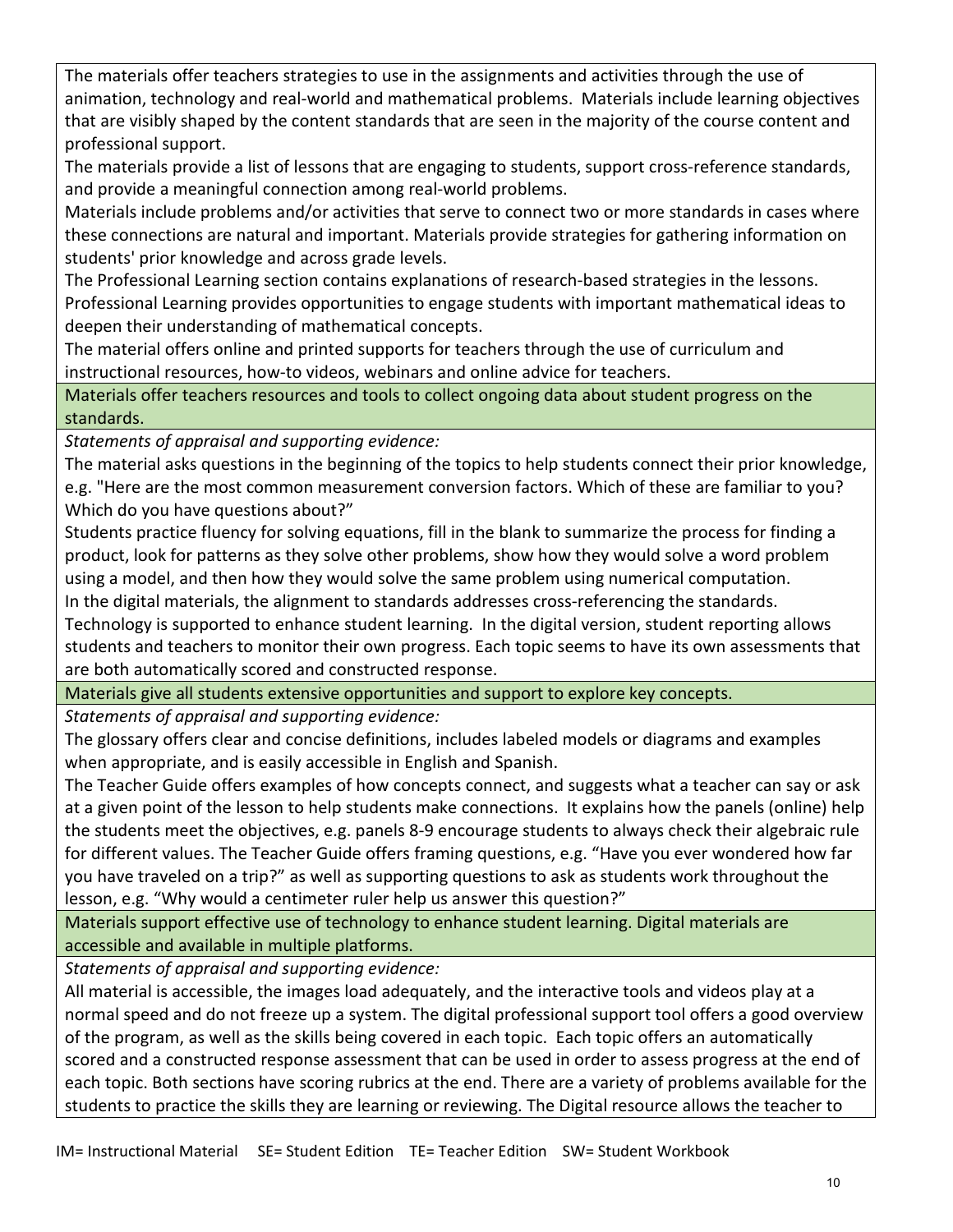give partial credit and to score test questions that were not scored automatically. Teachers can score tests, quizzes, and assignments, as well as schedule tests and view the test results.

Materials can be easily customized for individual learners.

*Statements of appraisal and supporting evidence:*

The materials offer guidance for helping students monitor their progress through the use of panels, identification of the SAS pages that should be used to check student understanding, and identified classroom strategies as well as a description of how to use them to pair up and compare their answers. The materials provide support for ongoing review and practice, with the automatically scored questions that teachers can use to assess student learning, as well as additional practice problems students can use, along with classroom strategies for teachers to formatively assess student progress as they engage in discussions.

Within each topic, students have access to a topic overview, various exploration activities that offer visual and interactive support, a topic summary, and additional practice online activity sheets, which all support the needs of ELL/special needs population, as well as offer teachers many opportunities to modify lessons accordingly. The topic at a glance gives an overview, suggests materials both paper and electronic, and suggests appropriate problems to assign within each block. The online tools also offer a number of problems that the teacher can use according to the needs of the students.

Materials take into account cultural perspectives.

*Statements of appraisal and supporting evidence:*

Every topic offers a Language Support section in the topic at a glance section, e.g. core vocabulary for the topic is listed, "some non-native speakers may struggle with collateral vocabulary, such as (examples given)...use word wall activities throughout the topic to connect the words to the concepts." The materials offer some support/strategies for culturally responsive pedagogy, e.g. the materials in these sections help students' concepts of operations with rational numbers through the real-life scenario of planning a field trip. The materials illustrate students of different cultures that may be representative of cultural diversity around the country.

The materials reflect diversity and multiculturalism in the illustrations, pictures, and names used in the problem, with some examples of sensitivity regarding religion, socioeconomic status, orientations, and views.

**Reviewer Professional Summation** - *These materials are reviewed by Level II and Level III educators from across New Mexico. The reviewers have brought their knowledge, experience and expertise into the review of these materials. They offer here their individual summary of the material as a whole.* 

Reviewer #28 background and experience:

Reviewer 28 has been teaching for 19 years. She has taught both elementary and middle school. She has also been the math content leader at her school for the last 4 years.

*Professional summary of material:*

Overall, I see Agile Minds as a qualified curriculum. The curriculum is engaging for students, offers realworld and mathematical problems, supports cross-reference standards, and great resources for both printed and online support for teachers. I would highly recommend this curriculum to district and teachers.

Agile Minds gives several different opportunities for students to be engaged through animation and captivating activities. Agile Minds gives students various ways to record their answers, whether through a student activity sheet, think-pair-share, or group discussion.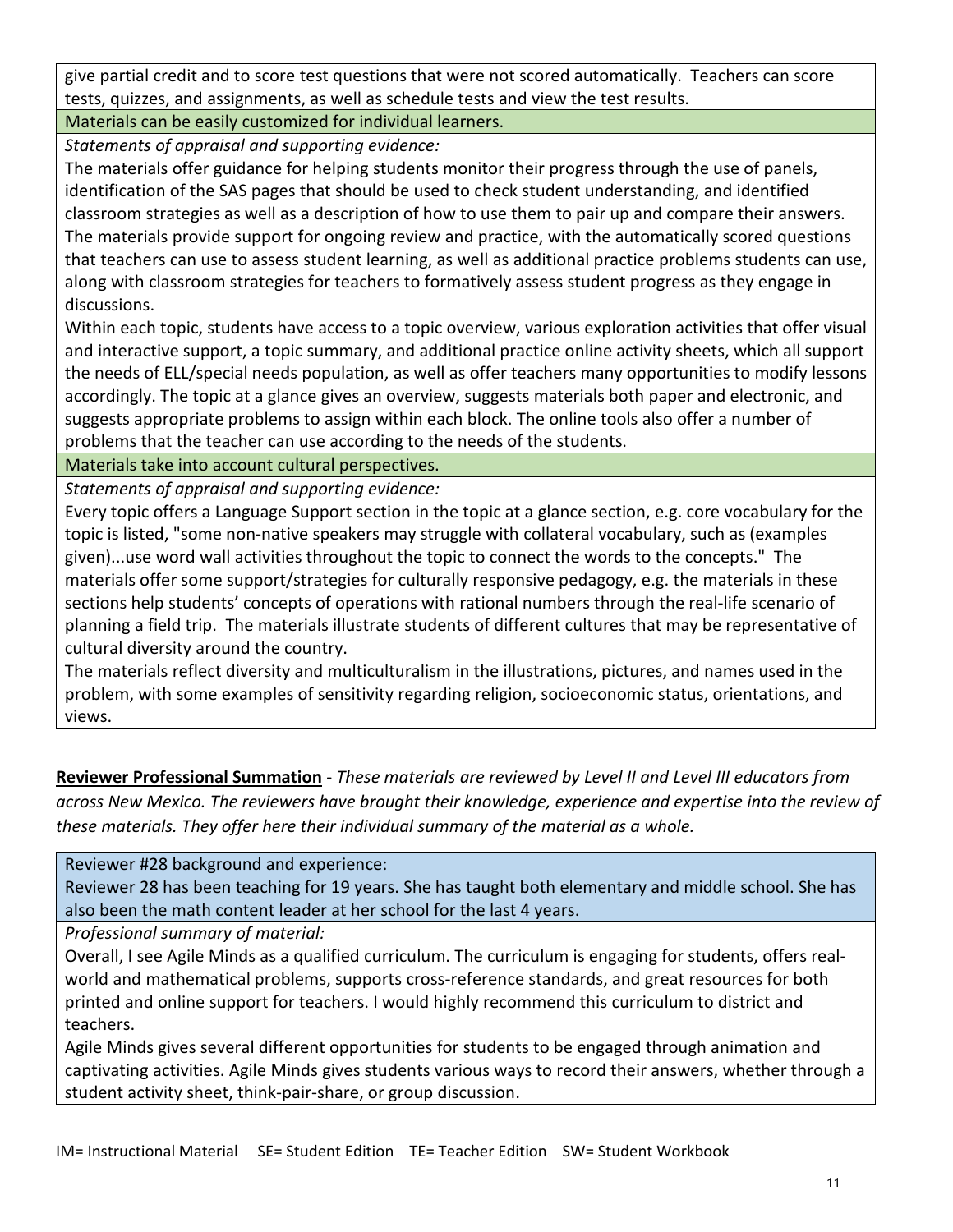Agile Minds focuses on prior knowledge and opportunity to build fluency with standard algorithms. It offers classroom strategies for teachers that emphasizes understanding of reasonableness and computation. Agile Minds uses great visual representations that are not distracting to students but engaging.

The only concerns I have with Agile Minds are the parent support that is offered in the online digital piece and lack of the state connection - the component for culturally and linguistically instruction.

The digital - online version is a great feature for teachers and students. It has components that are engaging to students' learning. All eight mathematical practices have met expectations and are aligned with the standards. The scope and sequence has a significant and smooth flow.

All three aspects of rigor are supported in this curriculum. Conceptual understanding is detailed in all the topics and supported through engaging activities that allow students to relate to real-life math problems that allow students to make connections to the standards. Procedural skill and fluency are addressed by providing activities and opportunities for students to solidify the conceptual understanding through the major of the standards and developing numerical fluency. Students are able to make connections to realworld problems.

Again, I would highly recommend this curriculum to district and teachers.

Reviewer #29 background and experience:

Reviewer #29 has 11 years of teaching experience in the state of New Mexico and has taught middle school mathematics for 9 years, she has a Master's degree in Curriculum and Instruction with an emphasis in mathematics and leadership. She has worked as a Teacher Leader with NMSU for 8 years, and has been the math content leader at her school for 3 years.

*Professional summary of material:*

Agile Mind 7th grade reflects the standards for high quality teaching materials, the content aligns well with the common core math standards, and the Standards for Math Practices are highlighted effectively throughout the entire materials. The materials offer extensive support in the Teacher Guide, as well as the Professional Support Online tool. While the Student Activity Books provides well-designed activities that meet a balance of rigor, online materials provide more practice and guided support that meet the needs of all learners, especially ELL and Special Needs populations. The pace of the materials seems adequate and manageable, with clearly defined learning objectives that ensure each block hits a target area aligned with the standards.

Overall, I was impressed with the quality of the lessons and their flow. Teachers can expect their students to be engaged with the content, as well as to engage in meaningful and focused discussions. In the State of New Mexico, teachers can expect to use this material to support an additive cultural approach. As a teacher, I would be excited to use Agile Mind in my classroom. The curriculum aligns with my vision to create meaningful math opportunities and engage students through the use of technology, problem-solving, and student to student discourse.

Reviewer #30 background and experience:

Reviewer #30 has been teaching for 19 years. She is a nationally board certified teacher in the area of early adolescent mathematics and currently teaches at the middle school level. Previous experience has been in the general education department of a community college and at the elementary level but a majority of time has been in middle school.

*Professional summary of material:*

I feel that the Agile Mind 7th Grade Material solidly Meets Expectations in all areas. I am impressed with the quality of the materials and the development of concepts throughout the year. Students will be engaged and challenged as they explore and practice new ideas and then apply them with rigorous tasks and activities that are often given in the context of real-world problems. Standards are covered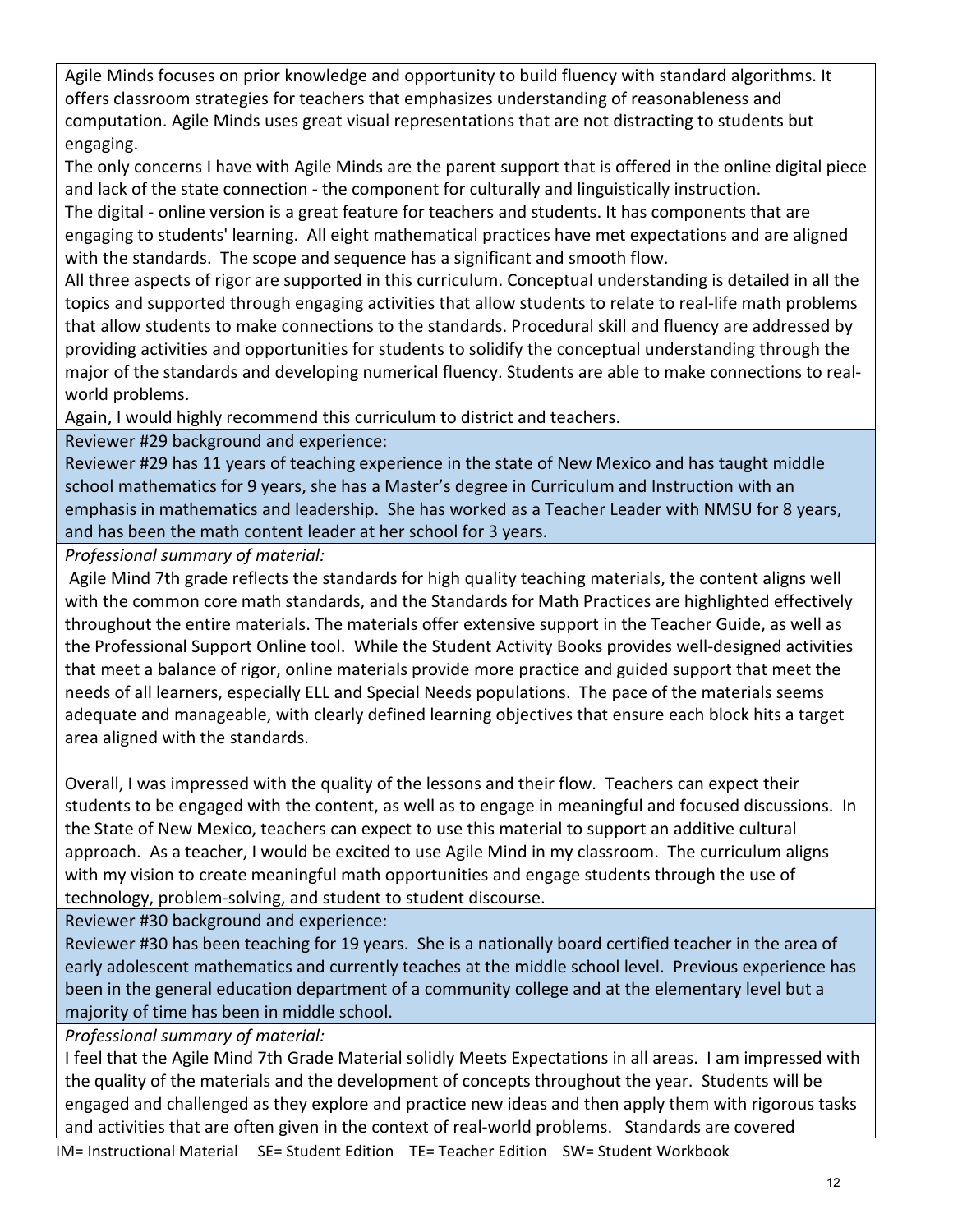thoroughly and in a reasonable sequence and the 8 mathematical practices are interwoven throughout the curriculum. I like the animations and interactive on-line tools and believe they will support student learning. The tools available for the teacher give detailed instruction and ideas for supporting students in many different ways. The provided activity sheets are good reinforcement and practice of skills. The assessment tools are both interactive and give immediate feedback.

I have some concerns regarding the lack of available parent supports, although there may be more available than I had access to. The curriculum lacked a specific connection to New Mexico and the culture that some students would be able to relate to but was reflective of the overall experiences and culture of many students in the USA.

Overall, this is an excellent, rigorous curriculum filled with a variety of tools and resources and I highly recommend it.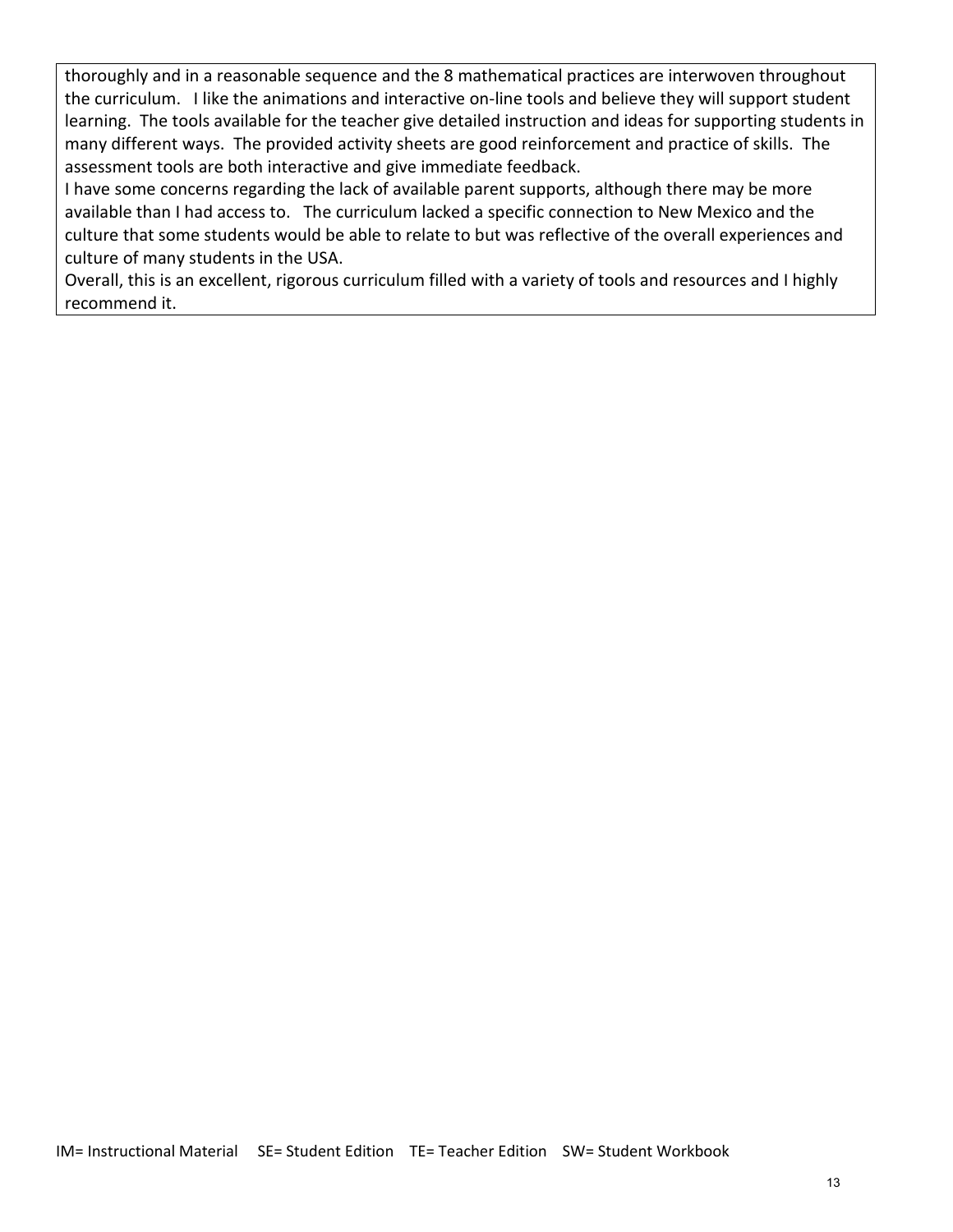#### **2019 Instructional Material Summer Review Institute**

# **Review Team Appraisal of Title**

### **(K-8 Mathematics)**

This appraisal form is provided for use by educators responsible for the selection of instructional materials for implementation with districts and charter schools across New Mexico to meet the need of their student populations.

This appraisal form should be used in conjunction with the publisher provided Form D: Research Based Effectiveness Determination that supports this reviewed material which can be found on the Instructional Material Bureau website.

<https://webnew.ped.state.nm.us/bureaus/instructional-materials/the-adoption-cycle/>

| IM Title       | CCSS Mathematics 8: Online | Publisher     | Agile Mind    |
|----------------|----------------------------|---------------|---------------|
|                | Student                    |               |               |
| <b>SE ISBN</b> | 9781949175707              | TE ISBN       | 9781949175691 |
| SW ISBN        | 9781949175974              | Grade         | Grade 8       |
|                |                            | Level/Content |               |

**Core Material Designation** *(Core Material is - the comprehensive print or digital educational material, including basal material, which constitutes the necessary instructional components of a full academic course of study in those subjects for which the department has adopted content standards and benchmarks.*)

| Recommended with Reservations<br>Recommended |              |              | Not Recommended |  |
|----------------------------------------------|--------------|--------------|-----------------|--|
| <b>Total Score</b>                           |              |              |                 |  |
| Reviewer #28                                 | Reviewer #29 | Reviewer #30 | Average Score   |  |
| 95.33%                                       | 96.83%       | 96.83%       | 96.33%          |  |
|                                              |              |              |                 |  |

**Standards Review** - *Materials are reviewed for alignment with the state adopted content standards, benchmarks and performance standards.*

| Reviewer #28 | Reviewer #29 | Reviewer #30 | Average Score |
|--------------|--------------|--------------|---------------|
| 98.88%       | 99.71%       | 99.71%       | 99.43%        |

## Materials align with grade level standards.

*Statements of appraisal and supporting evidence:*

Materials meet expectations because all standards have been addressed and materials are aligned to them. The Grade 8 course outlined in the scope and sequence document builds on Grade 7 work with writing and interpreting expressions, solving equations, exploring quantitative relationships between dependent and independent variables, and solving problems involving area, surface area and volume as well as statistical thinking. This course begins with congruence transformations in the coordinate plane, similarity transformations (which is later tied to understanding of slope) and then moves on to linear functions built on previous work with ratios and proportional reasoning. Next is linear functions, equations and systems of equations with a deep understanding of slope. Statistical analysis is used to determine how to represent data using linear models and analysis of frequencies using two-way tables.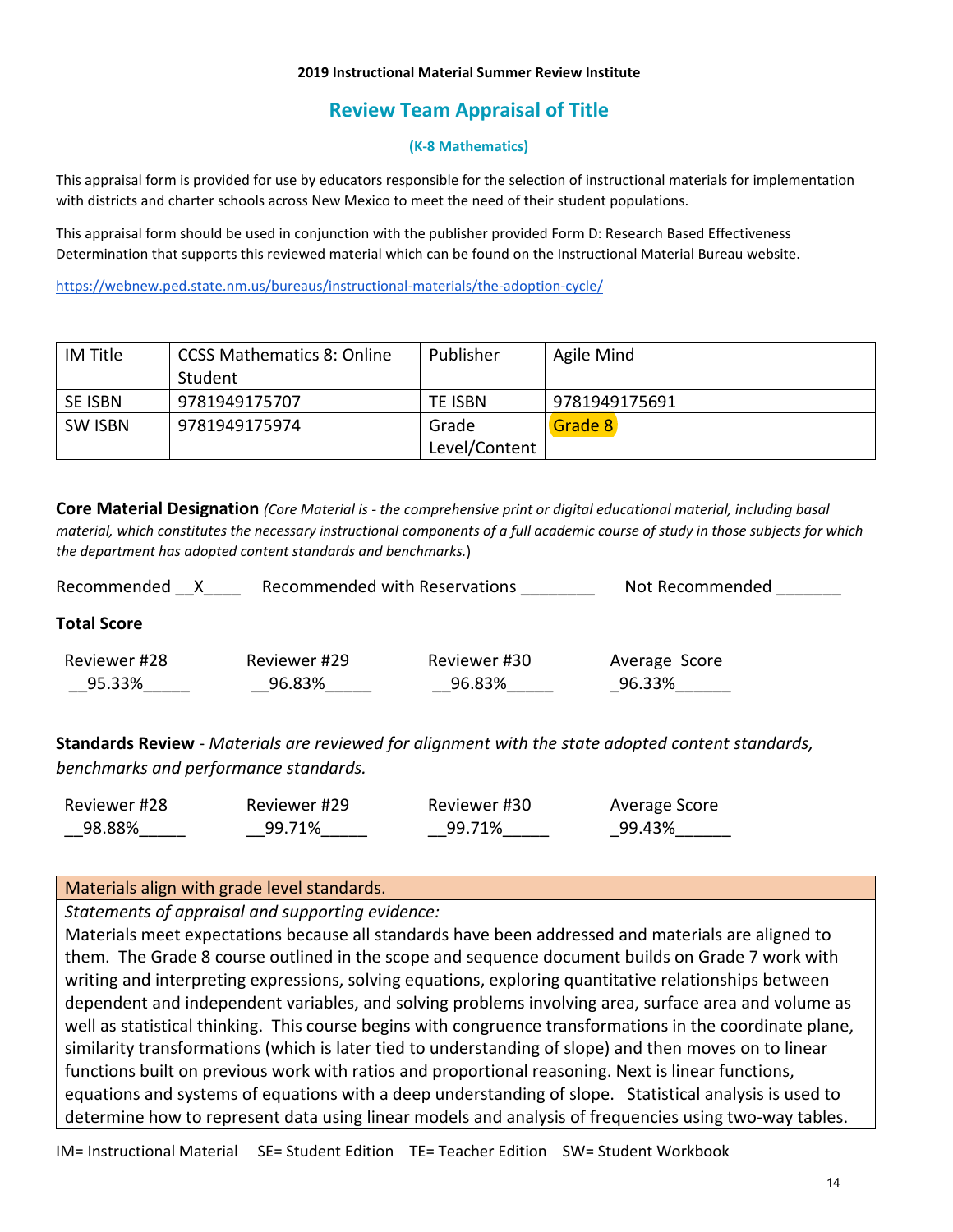Linear and nonlinear relationships are compared and negative integer exponents and irrational numbers are explored. Understanding of geometric concepts are deepened through investigation and application of the Pythagorean Theorem. Work with surface area and volume is extended to include cylinders, cones and spheres and geometric relationships are explored including parallel lines and triangles.

Materials align to standards for mathematical practice.

*Statements of appraisal and supporting evidence:*

Materials meet expectations of alignment to the standards for mathematical practice. There is a focus throughout the course on mathematical processes and practices and all 8 practices are represented in materials throughout. This is evidenced in the document *Practice Standards Connections* in the professional support materials. One example is the MARS Task: Vacations. Students are presented with a task where they connect contextual situations with mathematical models, using graphs and algebraic rules. The task provides students the opportunity to build proficiency with these standards for mathematical practices with an emphasis on 1: Make sense of problems and persevere in solving them; 3: Construct viable arguments and critique the reasoning of others; 4: Model with mathematics; and 8: Look for and express regularity in repeated reasoning.

Materials show aspects of rigor.

*Statements of appraisal and supporting evidence:*

Materials show balance in the 3 aspects of rigor: conceptual understanding, procedural skill and fluency, and the application of mathematics. Conceptual understanding is routinely developed in the overview, explore, and practice materials using high quality problems, question/discussion, and visual and concrete representations as evidenced in Topic 1: Transformation geometry and similarity (Explore: rotations, block 7, page 7), where students work through the animation pages and interactive tools to explore rotations and make inferences about how and what their properties are. Procedural skill and fluency is routinely practiced and developed in the guided practice, more practice, and student activity sheets by addressing foundational skills in a variety of ways and opportunities, practice with problems containing a strong conceptual foundation, and explaining solutions for strategy and procedure as evidenced in Topic 11: Solving linear equations (SAS block 5 pp.7-8, problems 9-12), where students practice solving equations in one variable where there are no solution and infinite solutions. Applications of mathematics is reinforced in more practice, SAS, assessments, and tasks by giving a variety of single and multi-step contextual problems that attend thoroughly to the content standards as evidenced in Topic 4: Pythagorean Theorem (Assessment, Constructed Response, p. 1), where students solve a real-world, multi-step problem about the pitch of a roof in building a house using the Pythagorean Theorem.

**Math Content Review** - *Materials are reviewed for relevant criteria pertaining to the support for teachers and students in the specific reviewed content area.*

| Reviewer #28 | Reviewer #29 | Reviewer #30 | Average Score |
|--------------|--------------|--------------|---------------|
| 92.86%       | 89.29%       | 89.29%       | 90.48%        |

Materials are consistent with grade level content, supporting the intent of the delivery and understanding of mathematics.

*Statements of appraisal and supporting evidence:*

Materials are consistent with grade level content as evidenced by their use of supporting precise and accurate mathematics and academic language. The materials use concrete and/or abstract representations to support grade appropriate math. Structure is provided in supporting arguments,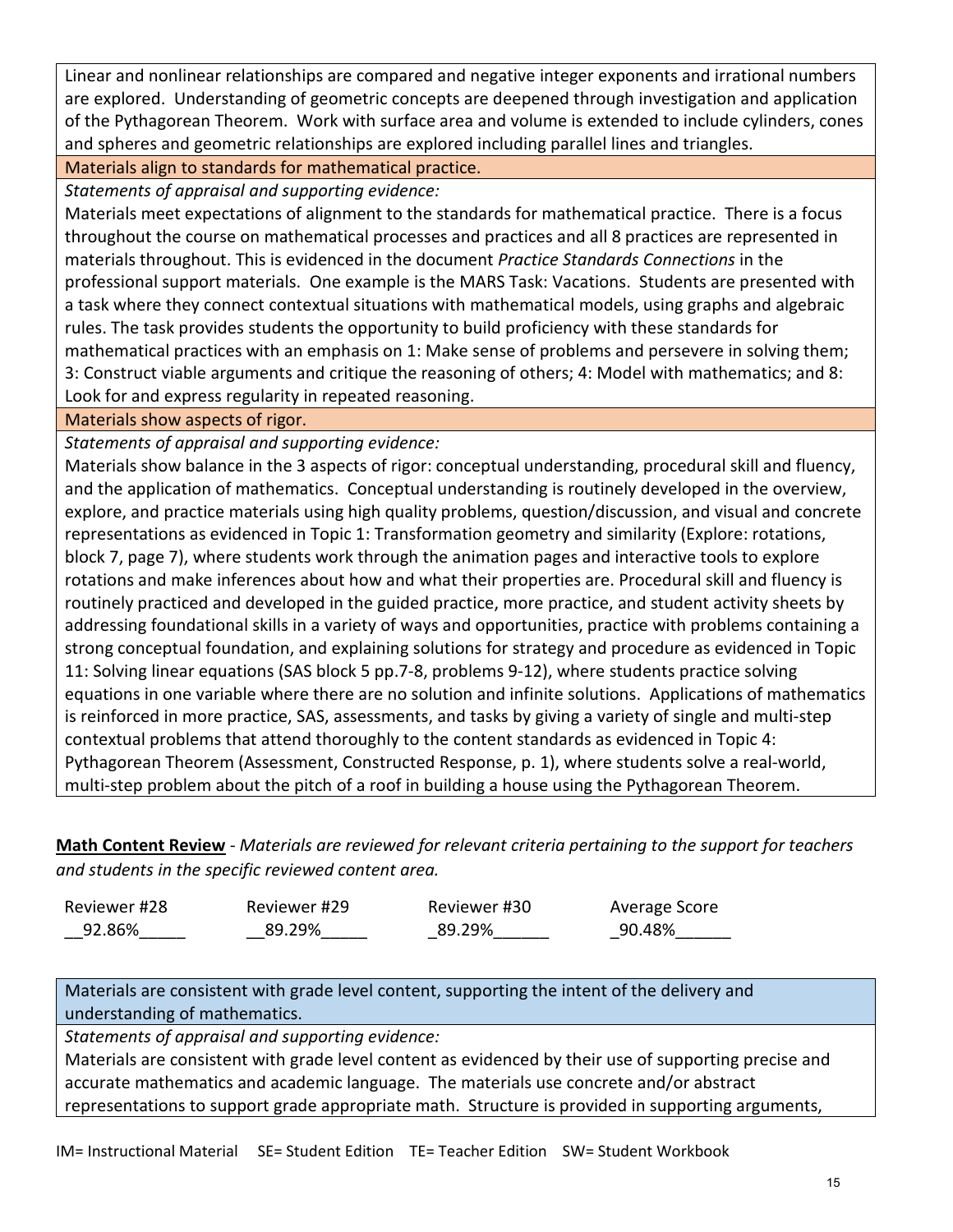explanations (Topic 5: Analyzing graphs, MARS Task: graphs), diagrams, and mathematical models to strengthen student learning.

(Topic 5, Analyzing graphs, Exploring, Analyzing this) Topic 5 supports students in their understanding of the conceptual connections between the picture (graph) and numerical values. Students have to make a grade appropriate argument and explanations of their learning that strengthen students' learning.

Materials support student learning of mathematics.

*Statements of appraisal and supporting evidence:*

Materials support learning in mathematics. Explanations of mathematical concepts include examples of more advanced concepts that students will encounter in the future (Advice for Instruction, Professional Learning Essays (video and print) and Developing concept across grade level). Materials are in print and digital form and contain supports that explain the math focus for each lesson and how it relates to the coherence of math learning progressions throughout grade levels. (Prepare Instruction Documents for each topic, Overview for each topic). The materials provide insight into student ways of thinking with respect to important math concepts (Topic 12 Formulating and solving systems, Deliver Instruction, Lesson Activities). Strategies are provided to elicit mathematical discourse among students (Topic 13 Other methods for solving systems, Deliver Instruction, Exploring "Substitution method"). It was not evident that the curriculum contained supports or strategies for parents and caregivers to support student progress and achievement.

**All Content Review** - *Materials are reviewed for relevant criteria pertaining to the support for teachers and students in the material regarding the progression of the standards, lesson structure, pacing, assessment, individual learners and cultural relevance.*

Reviewer #28 \_87.20%\_\_\_\_\_\_ Reviewer #29 \_\_90.85%\_\_\_\_\_ Reviewer #30 \_\_90.85%\_\_\_\_\_ Average Score \_89.63%\_\_\_\_\_\_

# Materials are consistent with the progressions in the standards.

*Statements of appraisal and supporting evidence:*

The professional support offers a comprehensive scope and sequence. The scope and sequence document offers instructional material, lessons in a consistent flow, and covers the content of each grade. The material offers supporting content that enhances focus and coherence.

The materials are developed according to the grade-by-grade progressions in the standards and provides engaging activities for students to work with at grade-level content.

The scope and sequence relates back to the previous grade working with representing and interpreting data and making connections as seen in Topic 14, exploring geometric relationships, prepare instruction, using the numerical measures of central tendency and variability.

Materials foster coherence through connections at a single grade, where appropriate and required by the standards.

*Statements of appraisal and supporting evidence:*

The materials develop coherence through connecting students through engaging animation activities. The design of the material using animation is structured so that it is not distracting in any way (Topic 15 Cylinders, cones, spheres, Overview). The visual design is engaging and uses various content to show conceptual understanding (Topic 6, Exploring rate of change in motion problems, Overview). Students use intentional sequence in using real-life mathematical problems that are cross-grade curriculum and students are able to make connection of two or more standards.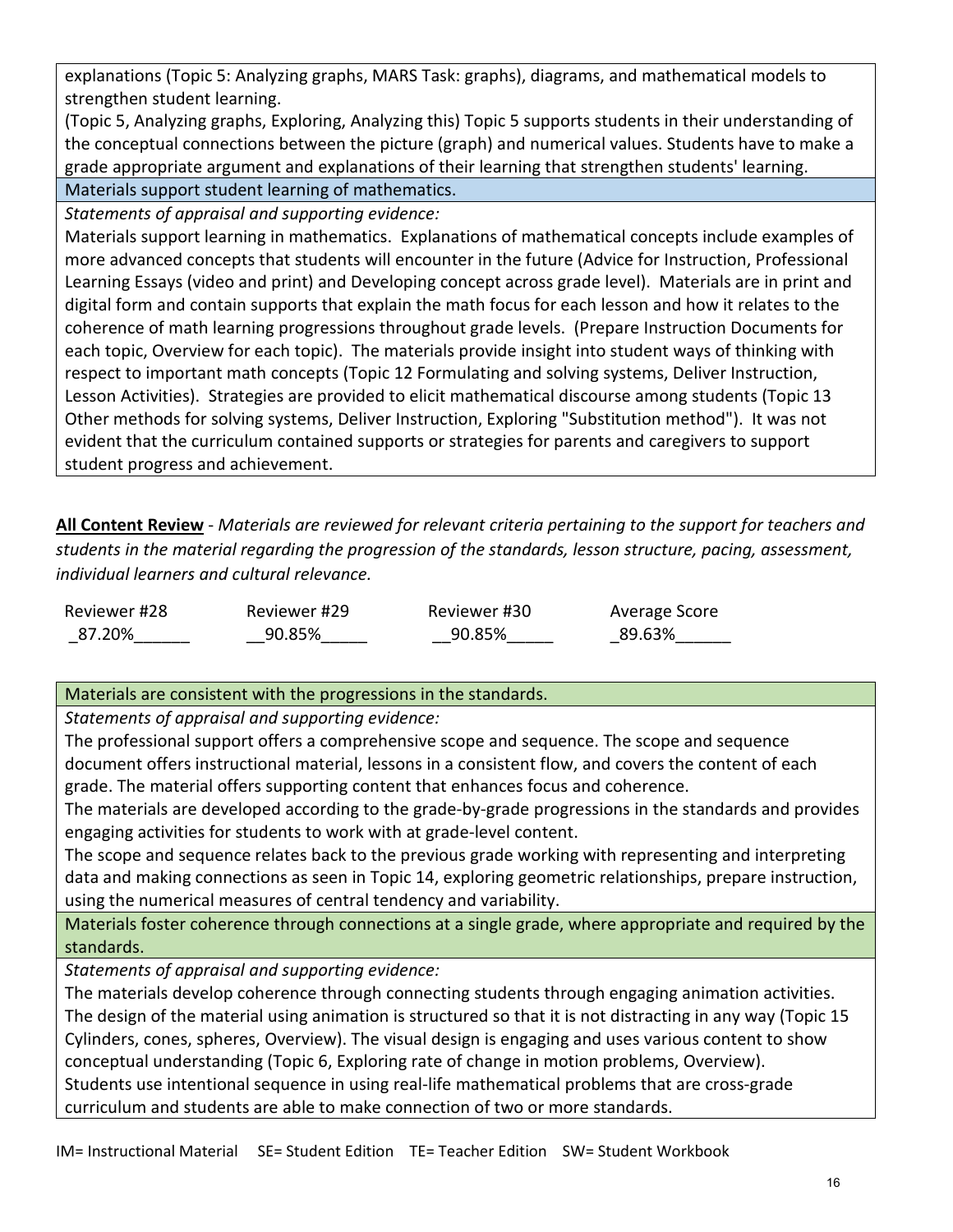Each topic has learning objectives that are visible and related to the standards.

Materials are well designed and take into account effective lesson structure and pacing.

*Statements of appraisal and supporting evidence:*

The materials offer teachers strategies to use in the assignments and activities through the use of animation, technology, and real-world and mathematical problems. Materials include learning objectives that are visibly shaped by the content standards that are seen in the majority of the course content and professional support.

The materials provide a list of lessons that are engaging to students, support cross-reference standards, and provide a meaningful connection among real-world problems.

Materials include problems and/or activities that serve to connect two or more standards in cases where these connections are natural and important. Materials provide strategies for gathering information on students' prior knowledge and across grade levels.

The Professional Learning section contains explanations of research-based strategies in the lessons. Professional Learning provides opportunities to engage students with important mathematical ideas to deepen their understanding of mathematical concepts.

The material offers online and printed supports for teachers through the use of curriculum and instructional resources, how-to videos, webinars and online advice for teachers.

Materials offer teachers resources and tools to collect ongoing data about student progress on the standards.

*Statements of appraisal and supporting evidence:*

The material asks questions in the beginning of the topics to help students connect their prior knowledge, e.g. "How is this situation similar to others we have investigated in this unit? What different transformations have we studied?"

Students practice fluency for solving equations, fill in the blanks to summarize the process for finding a product, look for patterns as they solve other problems, show how they would solve a word problem using a model, and then how they would solve the same problem using numerical computation. In the digital materials, the alignment to standards addresses cross-referencing the standards. Technology is supported to enhance student learning.

In the digital version, student reporting allows students and teachers to monitor their own progress. Each topic seems to have its own assessments that are both automatically scored and constructed response.

Materials give all students extensive opportunities and support to explore key concepts.

*Statements of appraisal and supporting evidence:*

The glossary offers clear and concise definitions, includes labeled models or diagrams and examples when appropriate, and is easily accessible in English and Spanish.

The Teacher Guide offers examples of how concepts connect, and suggests what a teacher can say or ask at a given point of the lesson to help students make connections. It explains how the panels (online) help the students meet the objectives, e.g. panels 6 encourage students to build on students' work with rates in the previous topic and deepen their understanding of this central concept.

The Teacher Guide offers framing questions, e.g. "What are some other examples of transformations in this classroom? In your home? In nature?" as well as supporting questions to ask as students work throughout the lesson, e.g. "What is the difference between a dilation and the other three transformations (reflections, rotations, and translations)?"

Materials support effective use of technology to enhance student learning. Digital materials are accessible and available in multiple platforms.

*Statements of appraisal and supporting evidence:*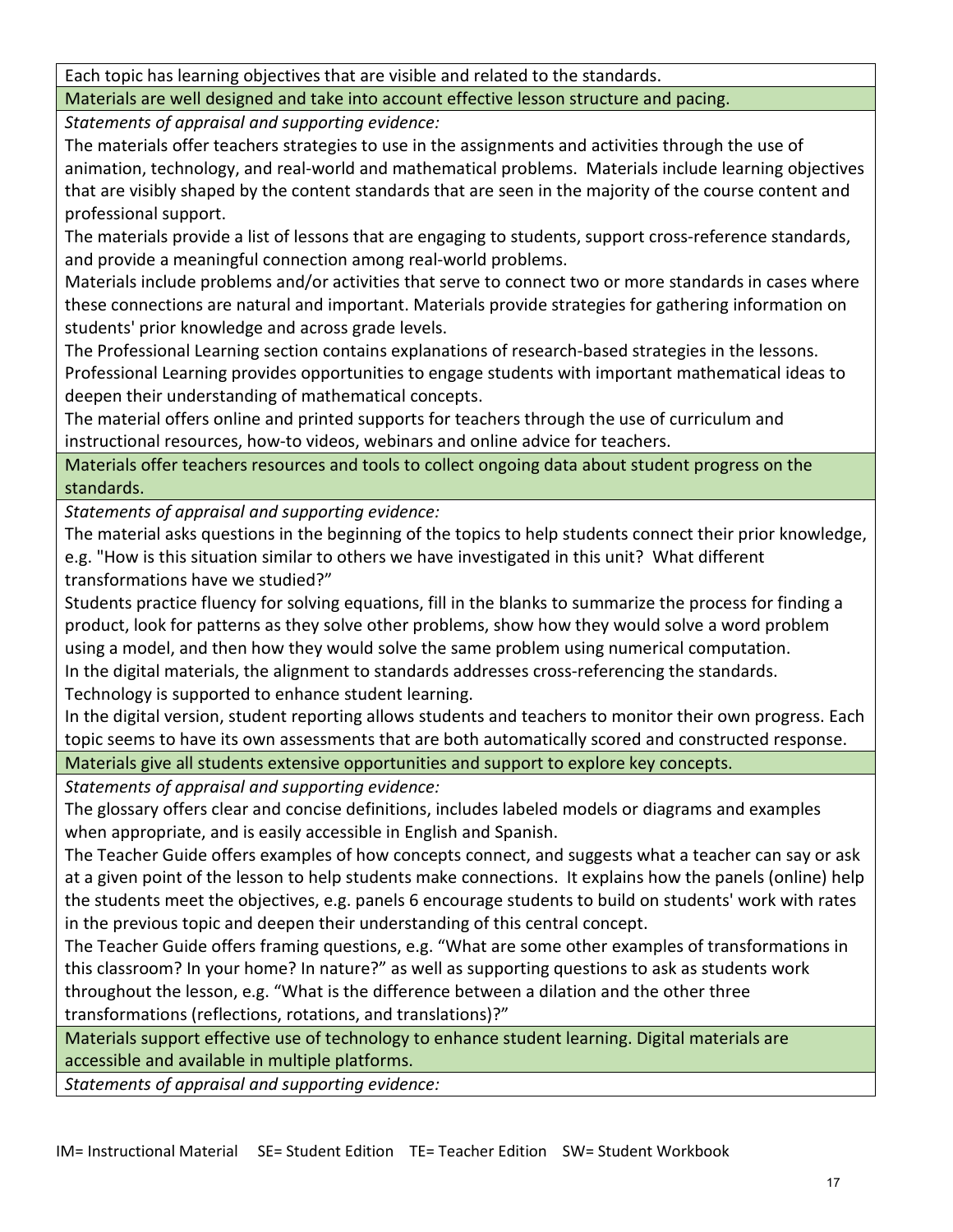Digital materials are compatible with multiple internet browsers; they can be accessed through various devices such as laptops, desk tops, and tablets. The publisher stated the materials will be accessible through a mobile device for the 2019-2020 school year. The materials were accessible; images and videos loaded and played at a normal speed and did not freeze the computer system. Teachers can select from a variety of tasks in each topic. The tasks are multiple choice or questions where students are asked to select all the correct answers, and the teacher is able to view the scores immediately. There are a variety of problems available for students to practice procedural fluency using technology. The My Agile online tool allows the teacher to grade questions and give full or partial credit, as well as to score test items for the constructed response questions. Teachers can score tests, quizzes, and assignments, as well as schedule tests and view test results. The materials provide essays that support teachers by covering important math concepts in a deep way. Teachers have access to tech support through the website. Materials can be easily customized for individual learners.

*Statements of appraisal and supporting evidence:*

The My Agile online tool allows the teacher to grade questions and give full or partial credit, as well as to score test items for the constructed response questions. Teachers can score tests, quizzes, and assignments, as well as schedule tests and view test results. The topic at a glance gives an overview, suggests materials both from the SAS and electronic, and suggests appropriate problems to assign within each block. The online tool offers a number of problems that the teacher can use to accommodate the needs of the students. The materials offer various strategies and language support, as well as moves to model concepts. For example—Support for ELL/other special populations: topic contains many visualizations and interactive animations that help students connect rate of change to motion.

Materials take into account cultural perspectives.

*Statements of appraisal and supporting evidence:*

The materials ensure the best instructional practices for inclusive and student centered instructional approaches, each block has support for ELL/other special populations strategies. Materials provide support and encouragement for teachers to draw upon home language to facilitate learning, e.g. think carefully about how you pair students for the word wall game. You may choose to pair two ELL students with the same language background together so that they can help each other make sense of all of the new vocabulary. Or, you may intentionally pair a native speaker with an ELL student so that the native speaker can clarify any language issues in a one-on-one setting.

The materials follow an additive cultural teaching approach. The materials provide diverse cultural perspectives. The TE offers support for ELL learners and provides strategies to scaffold the learning for these students.

The materials provide examples of different cultures, and locations in the nation, such as a map of Austin, TX and surrounding cities. However, these examples do not reflect the lived experiences, different cultures, and languages of New Mexico.

The materials provide ample examples that represent different cultures, illustrations, photos, and charts that reflect multicultural diversity of the nation.

**Reviewer Professional Summation** - *These materials are reviewed by Level II and Level III educators from across New Mexico. The reviewers have brought their knowledge, experience and expertise into the review of these materials. They offer here their individual summary of the material as a whole.* 

Reviewer #28 background and experience: Reviewer 28 has been teaching for 19 years. She has taught both elementary and middle school. She has also been the math content leader at her school for the last 4 years.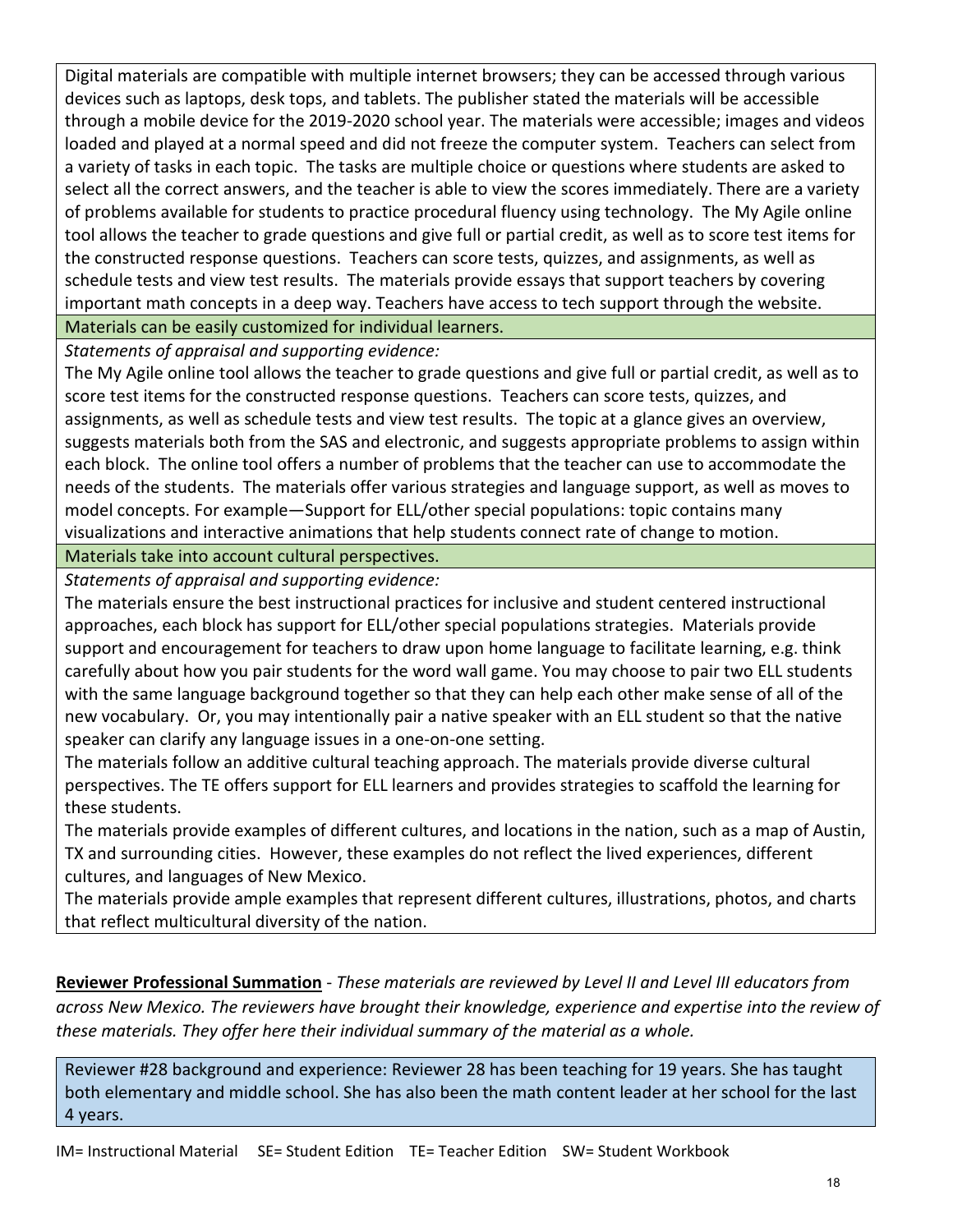*Professional summary of material:*

Overall, I see Agile Mind as a qualified curriculum. The curriculum is engaging for students, offers realworld and mathematical problems, supports cross-reference standards, and great resources for both printed and online support for teachers. I would highly recommend this curriculum to district and teachers.

Agile Mind gives several different opportunities for students to be engaged through animation and captivating activities. Agile Minds gives students various ways to record their answers, whether through a student activity sheet, think-pair-share, or group discussion.

Agile Mind focuses on prior knowledge and opportunity to build fluency with standard algorithms. It offers classroom strategies for teachers that emphasize understanding of reasonableness and computation. Agile Mind uses great visual representations that are not distracting to students but engaging.

The only concern I have with Agile Mind are the parent support that is offered in the online digital piece and lack of the state connection - the component for culturally and linguistically instruction.

The digital - online version is a great feature for teachers and students. It has components that are engaging to students' learning. All eight mathematical practices meet expectations and are aligned with the standards. The scope and sequence has a significant and smooth flow.

All three aspects of rigor are supported in this curriculum. Conceptual understanding is detailed in all the topics and supported through engaging activities that allow students to relate to real-life math problems that allow students to make connections to the standards. Procedural skill and fluency are addressed by providing activities and opportunities for students to solidify the conceptual understanding through the major work of the standards and developing numerical fluency. Students are able to make connections to real-world problems.

Again, I would highly recommend this curriculum to district and teachers.

Reviewer #29 background and experience: Reviewer #29 has 11 years of teaching experience in the state of New Mexico and has taught middle school mathematics for 9 years. She has a Master's degree in Curriculum and Instruction with an emphasis in mathematics and leadership. She has worked as a Teacher Leader with NMSU for 8 years, and has been the math content leader at her school for 3 years. *Professional summary of material:*

The 8th grade Agile Mind materials and curriculum meet the expectations for high quality teaching materials. One of the biggest strengths for the teacher materials is that they provide insight into student ways of thinking. The materials offer examples of important math concepts and possible student responses and/or misconceptions in every topic and every block. The materials offer many strategies to elicit student responses and student-to student discourse. I was impressed to see the extensive support offered in the Teacher Guide and Professional Support Online tool.

The curriculum places a strong focus on the Standards for Mathematical Practices, as well as the natural progression for conceptual development. The materials use real-world and authentic examples, which offer support and helps students make important connections. Another highlight is the professional interactive essays that help teachers dive deep into mathematical concepts that go beyond what they are teaching. The online panels offer interactive activities that both engage and support all learners, especially ELL and Special Needs populations, using labeled diagrams and scaffolded learning.

The materials offer an additive cultural approach, and the visuals appeal to multicultural populations. Overall I was impressed with the quality of the lessons and their flow. As a teacher, I would be excited to use Agile Mind in my classroom, as the curriculum aligns with my vision to create meaningful math